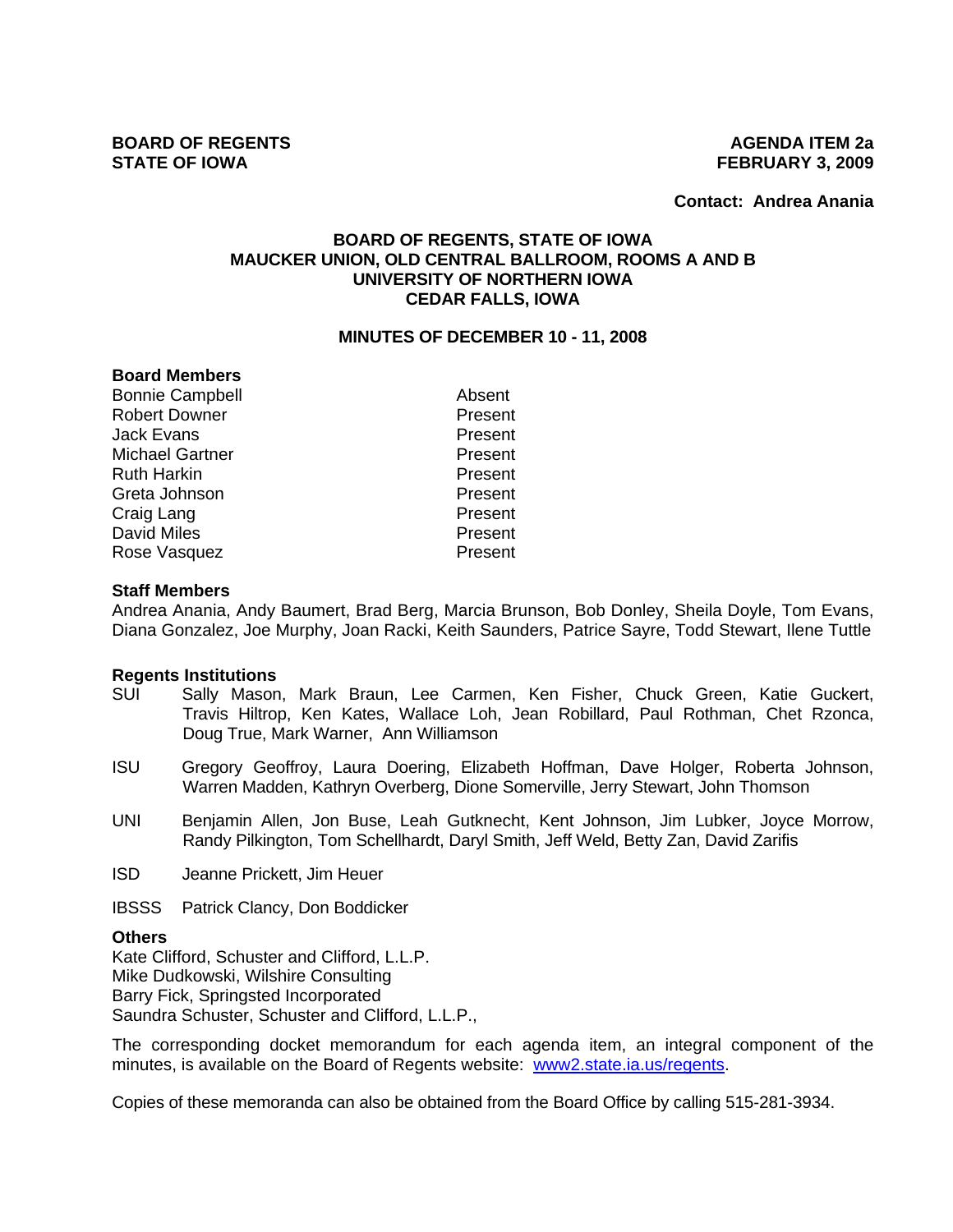## **President Miles called the meeting to order at 4:18 p.m. on December 10, 2008.**

**Roll Call:**

| Regent              | :ampbell | ⊃owner | Gartner | Iorlair |         | Lang | Miles |          |
|---------------------|----------|--------|---------|---------|---------|------|-------|----------|
| Presen <sub>u</sub> |          |        |         |         | $\cdot$ |      |       | $\cdots$ |
| Ahser               |          |        |         |         |         |      |       |          |

### **Collective Bargaining Strategy Session**

 $\triangleright$  MOVED by LANG, SECONDED by EVANS, to enter into closed session pursuant to Iowa Code section 20.17(3) to conduct a strategy meeting of a public employer for collective bargaining.

| Regent | Campbell | Downer | Evans | Gartner                     | Harkin | Johnson                                                                                                                                                                                                                                                                                          | Lang         | <b>Miles</b> | ∕asquez     |
|--------|----------|--------|-------|-----------------------------|--------|--------------------------------------------------------------------------------------------------------------------------------------------------------------------------------------------------------------------------------------------------------------------------------------------------|--------------|--------------|-------------|
| Aye    |          |        |       | $\mathsf{X}$ x $\mathsf{X}$ |        | $\mathsf{X}$ and $\mathsf{X}$ and $\mathsf{X}$ are $\mathsf{X}$ and $\mathsf{X}$ and $\mathsf{X}$ are $\mathsf{X}$ and $\mathsf{X}$ are $\mathsf{X}$ and $\mathsf{X}$ are $\mathsf{X}$ and $\mathsf{X}$ are $\mathsf{X}$ and $\mathsf{X}$ are $\mathsf{X}$ and $\mathsf{X}$ are $\mathsf{X}$ and | $\mathsf{X}$ |              | $\mathbf x$ |
| Absent |          |        |       |                             |        |                                                                                                                                                                                                                                                                                                  |              |              |             |

MOTION APPROVED by ROLL CALL.

The Board convened in closed session at 4:19 p.m.

The Board reconvened in open session at 5:00 p.m.

### **Approval of 2009-2010 Tuition and Fees**

Patrice Sayre provided a few highlights on the docket item.

In response to a question from Regent Gartner, Ms. Sayre clarified that the 4.2% increase is tuition only and not mandatory fees.

 $\triangleright$  MOVED by JOHNSON, SECONDED by EVANS, to approve the conditional tuition and related fees for the 2009-10 academic year, as outlined in the memorandum, effective with the summer session of 2009.

President Miles asked the University Presidents for their comments.

President Geoffroy supported the tuition proposals for resident and nonresident students and provided perspective on the 2.8% increase for nonresident students compared to the 4.2% increase for resident students.

He said: (1) nonresident students are extremely important to ISU and to the state of Iowa because they provide 51% of ISU's total tuition revenue and contribute to Iowa's economy; (2) given the steady decline of high school graduates, Iowa needs all the young people it can attract; and (3) the majority of ISU's nonresident students are from Minnesota and Illinois. Additionally, ISU will experience increased recruiting pressure because Minnesota decreased its out-of-state tuition by one third (from \$21,000 to \$14,000.)

President Geoffroy reported that ISU performs an elasticity study each year and the analysis predicts that, for every percentage point nonresident tuition is increased, the number of nonresident freshman recruited will decrease. He said that, while a 0% increase would maximize non-resident tuition revenue and the number of out-of-state students, it would be politically difficult given the proposed increase for resident students.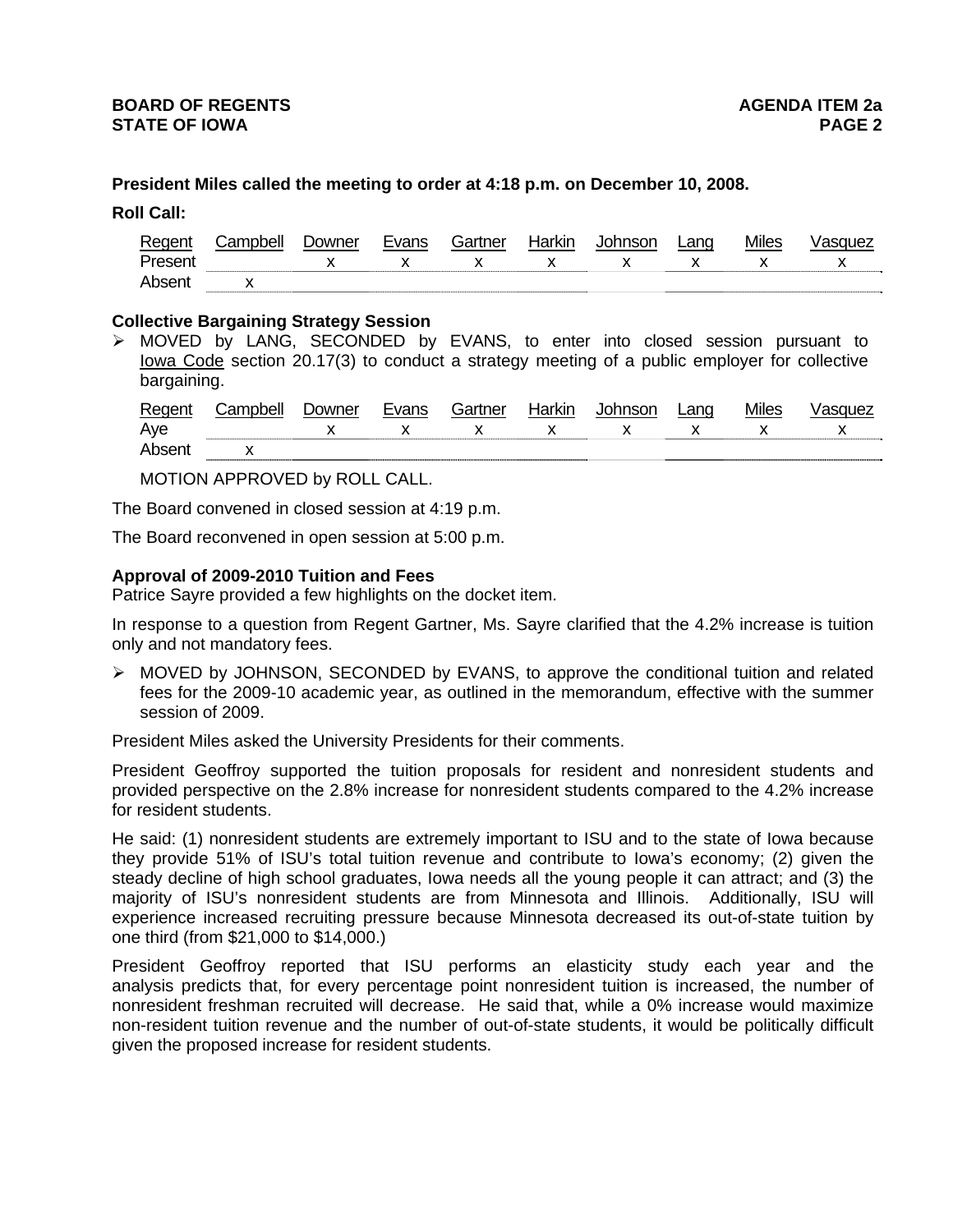Regent Lang asked for examples of enhanced educational experiences for engineering and veterinary medicine students. President Geoffroy said this is the fourth and final year for the engineering differential tuition increase, which has benefited students by funding the hiring of additional faculty members. With respect to the veterinary medicine program, President Geoffroy said the increase is differential tuition for fourth-year students, who have a year-long clinical experience. These students have been paying the same amount as nine-month students; the differential corresponds to the extra three months. He noted that it is comparable to other veterinary medicine colleges.

Regent Lang asked if veterinary medicine clinical experiences are on campus. College of Veterinary Medicine Dean John Thomson said the experiences are both on- and off-campus and providing equipment and personnel, etc. is a 12-month need.

In response to Regent Lang's request for additional information, Dean Thomson explained that the proposed \$7,500 increase will provide funding for clinical faculty, equipment, and accreditation standards. He elaborated saying: (1) it is extremely competitive for academic institutions to attract and retain clinical faculty because the private sector is much more lucrative; (2) equipment allows maximum performance and provides training to students; and (3) accreditation standards have been imposed for clinical outcomes and documentation of clinical competency.

Regent Gartner asked if an elasticity study is performed for resident students. President Geoffroy said yes and it showed that enrollment is not sensitive to tuition rates.

President Allen: (1) supported the 4.2% increase; (2) reported that UNI has experienced declining out-of-state student applications; (3) said the 2.0% nonresident increase results in a larger dollar increase than the 4.2% resident increase; and (4) elaborated on UNI's unit cost of instruction in response to Regent Downer's concern with respect to undergraduates.

President Mason supported the tuition proposals, saying she understood the difficulties and challenges of the year ahead with respect to the universities and individuals trying to balance budgets and maintain costs. She reported that SUI remains committed to: (1) admitting all qualified Iowa applicants; (2) ensuring that no Iowa student chooses not to attend SUI solely due to cost; and (3) working with every Iowa student with unmet financial needs. She said the increases are essential in helping the universities maintain quality.

Regent Gartner said he intends to vote against the proposal. He said times are getting worse and it is increasingly difficult for families to afford to send their kids to college, adding that it is the responsibility of the Regents to try to provide Iowa students with an affordable education at the three state universities. He said the Regents enterprise is about a \$4.5 billion dollar system and estimated that the proposed resident increase would result in approximately \$15 to \$16 million. Regent Gartner felt that, in the greater scheme of things, it would be easier for the universities to sacrifice to find that money than it would be for parents who are being laid off, taking pay cuts, and facing uncertain futures to find or to borrow more money. He said this is the year to not raise resident undergraduate tuition and fees, but he would support the Presidents' proposals for nonresident and graduate students.

Regent Downer said he intends to vote against the proposal because it sends an unfavorable message to the citizens of Iowa, the Legislature, and others to increase nonresident tuition by a smaller percentage than resident tuition. He said there are a lot of investments that the people of Iowa make in the Regents institutions that are not figured into the unit cost of instruction.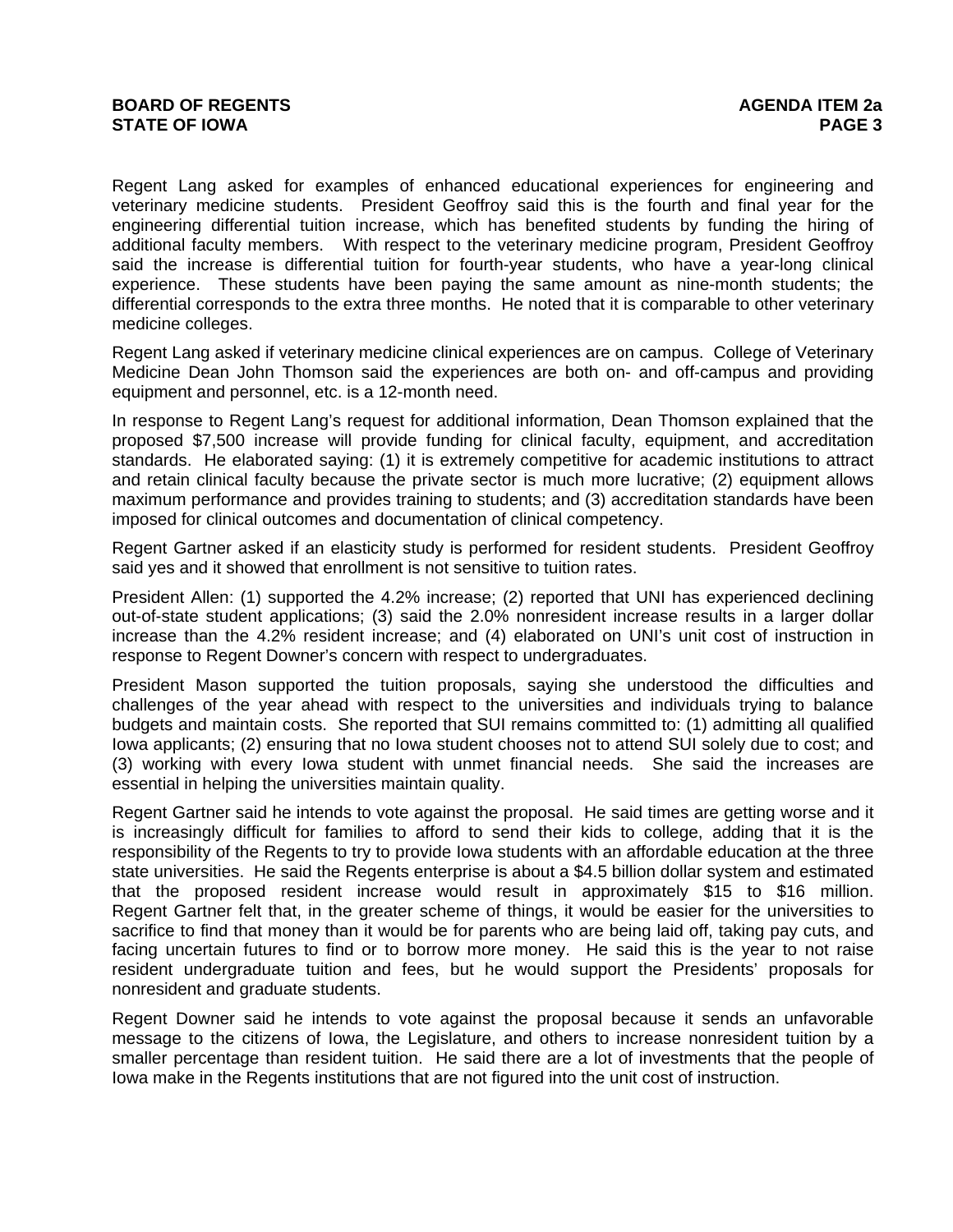Regent Harkin said she could not support the proposal, particularly for resident undergraduate tuition. She said when the Regents look at the economy, high unemployment rate, median family income, and high student debt, and consider that tuition and costs have increased by over 100% over the last ten years, she does not see how they can support the proposal in good conscience.

President Pro Tem Evans said he plans to support the recommendations with quality being a top reason for his support. He said Regents ask university leaders to deliver a product and to not accept their recommendation places an undue burden on them. He then asked the Presidents for comment.

President Geoffroy said that, while everyone is sensitive to the economic situation, it affects people differently. He thought the appropriate way to proceed is to approve the resident tuition increase and let institutional financial aid professionals work closely with individual students and families who have difficulties.

President Allen agreed with President Geoffroy in that each student needs to be treated individually and the financial aid set-aside generated by the increase generally provides additional capacity to help students.

President Mason agreed with Presidents Geoffroy and Allen.

President Miles asked Executive Director Donley to comment on what is happening around the country. Executive Director Donley reported that the National Council of State Legislatures estimates that cuts nationwide will be approximately \$100 billion. He said that: (1) New York is set to raise tuition at a minimum of 14%; (2) California cut \$460 million in the first round of cuts and plans to cap enrollment; (3) Arizona is contemplating double-digit increases in excess of 14%; (4) Florida will raise tuition by 15% next year and for the next five years; (5) Washington is considering a 20% increase; (6) Idaho is looking at a minimum of a 10% increase; and (7) Nevada will increase tuition by a minimum of 25%.

Executive Director Donley also reported that the President for the American Council on Education anticipates that almost every state in the union with a deficit will be looking at double-digit increases or capping or curtailing enrollment next year.

Regent Vasquez said she supports the tuition increases. She believes it is somewhat presumptive to assume everyone can't absorb the increase and noted the Presidents indicated that the institutions can work with those impacted. She said the increase is conservative, especially in light of current tough economic times, adding that an education is one of the biggest investments made.

Regent Johnson asked if a bigger increase will occur down the road if tuition is frozen now.

President Miles said: (1) no one knows the answer to that question; (2) it is always an issue when an increase is not made in a given year; and (3) the odds are increased that tuition may have to be increased at a higher level in subsequent years.

Regent Johnson reported that student governments support the increase for resident students.

Regent Downer said Regent Johnson made a good point. He thought a freeze was not appropriate and suggested a compromise including a resident increase that would be no higher percentage wise than the minimum percentage increase for nonresident undergraduate students.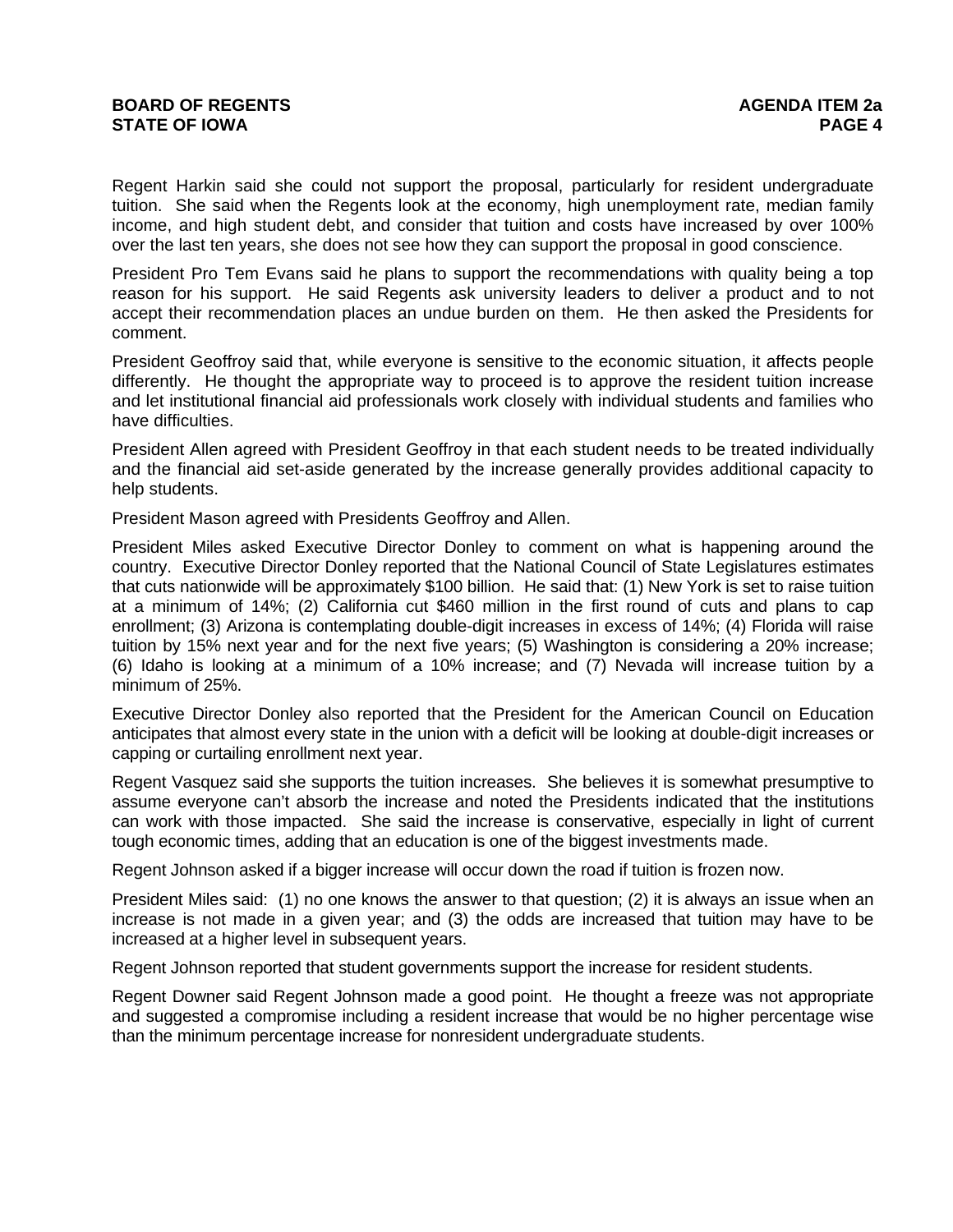Regent Lang said he was not in favor of the current proposal. He noted that UIHC talked about 200 ways they plan to save \$22 million and was not convinced the universities have found every way to save money, nor was he convinced they run on a full schedule. He said he: (1) didn't want to let parents off the hook because they should save for their kids early on and that is a bigger question than whether students can afford college today; (2) favors fees; (3) believes education is the best investment a person can make; and (4) Iowa is still relatively inexpensive. He was not convinced the proposed increase is the right amount and thought something more along the line of core inflation at 2.6% is more reasonable. He mentioned what students were told last year – to think about some sort of increase every year so that they do not experience a high increase at the end of their college career.

 $\triangleright$  MOVED by LANG, to amend the current proposal to increase undergraduate resident tuition by 2.6% and undergraduate nonresident tuition to 3.6%; everything else in the current proposal remains exactly the same.

Regent Gartner asked if the proposed amendment includes fees. Regent Lang clarified that the proposed amendment is for tuition only.

Regent Vasquez asked if the proposed amendment for nonresident students is for all three universities. Regent Lang said yes.

President Miles asked for a second to the motion.

MOTION FAILED for lack of a second.

Regent Lang reported that he planned to vote no on the current proposal.

STATEMENT FROM PRESIDENT MILES:

*This is something that I think is an issue about which reasonable minds can disagree. I have the greatest respect for my fellow Regents in terms of their views, regardless of what they may be on the issue.* 

*Personally, I recommend to this Board that we do approve it as it has come to us. I think it's multifaceted. There's a lot to it. First of all, I would remind you that, while the headline number we talk about is the 4.2% for undergraduate resident tuition, this is, in fact, a portfolio of price structure changes for all of our institutions, which is very complex and attempts to meet a number of different needs at the institutions, as well as look at market forces. And so if we simply say no to this entire proposal, then everything stays frozen exactly where it is until we come back and deal with it. The time to deal with it grows short. If, in fact, we do make any changes, any changes start the clock again, we go back to the student body leaders and could not actually adopt any increases other than the increases that have been proposed to us for another 30 days, so everyone is aware.* 

*I would remind you that tuition and fees at all of our institutions are a bargain compared to nationally public universities, a bargain compared to our peers. I think we need to think about that starting point. We have extraordinary value. We have two AAU (Association of American Universities) institutions. We have a great teaching university. We have just tremendous value here and yet we have below median tuition and fees as it is.* 

*The individuals that we entrust to manage our universities have given their wholehearted recommendation for these increases and I think they do not do so lightly. Our student body representatives have questioned some of the increases for out of state, but question them on the high side, not that they were too low, but rather that they were too high and have supported the in-state increases. And so we have heard from that constituency as well and I have confidence in that.*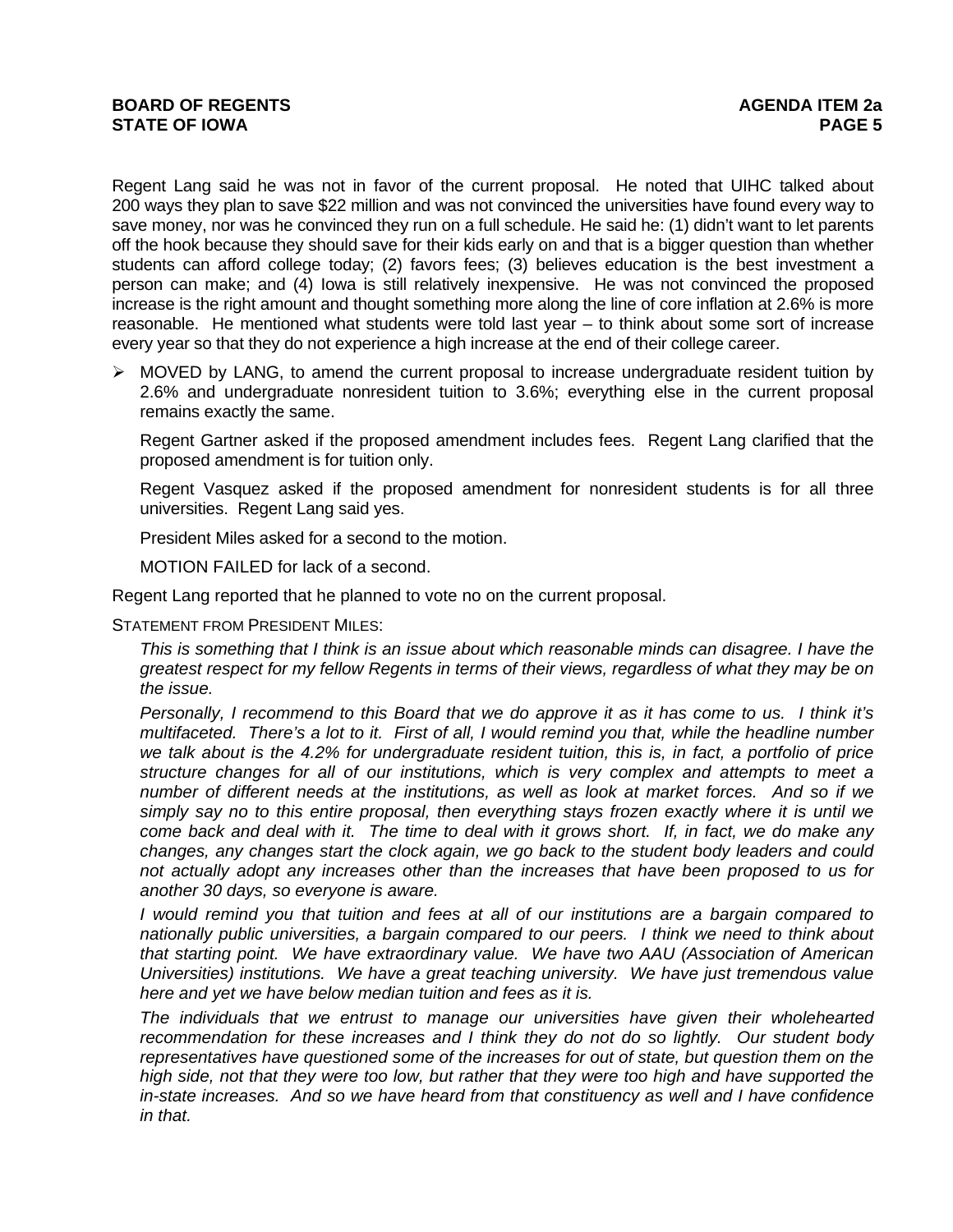## **BOARD OF REGENTS** AGENERAL BOARD OF REGENTS **STATE OF IOWA** PAGE 6 *PAGE 6*

*This Board has traditionally looked at the Higher Education Price Index (HEPI) and tried to stay within the range although at times, when funding has been short from the legislative appropriations, have gone over that. At this point, we are at the low end of HEPI and I would note --at least through numbers that we had as of September-- lower than the CPI (Consumer Price Index), lower than the broad inflation measure for the country for this year. So simply just to keep up with costs, whether you view that as keeping up with costs for higher education exclusively or more broadly, we would need the kind of increase that is being suggested.* 

*As I look at this, we face an unprecedented degree of uncertainty as to what the future holds for the state of Iowa in terms of finances over the next year or two and also in terms of what our legislative appropriation might be. There is going to be a lot more information that is going to come along and I think we need to be in a position to be responsive to that.* 

*In that kind of an uncertain situation, it seems to me that the prudent course is to try to stay in the middle, to not do a huge increase because it creates a burden that we certainly don't want to create or because it assumes that we won't have legislative support. Nor to say no increase; we will go to zero because we assume that either the economy is going to be so poor that no one can afford this investment or we assume that the legislature will be very generous to us. We don't know. And while we never know when we sit here and do this, I think the financial turmoil worldwide means that we can be less confident about any decision we would make. But, in that context, I would accept the recommendation of our institution heads, the support at*  least for the in-state from our students, and I would steer a middle course and say let's do a *modest increase.* 

*We will give support to those families and students who cannot afford that increase. We will give them our support. Again, I would remind the Board that, in June, I asked for four key priorities from this Board for this year – one of them to deal with student debt. We are tomorrow going to be looking at 15 recommendations to address student debt and to address affordability for our neediest students. That remains a priority.* 

*And finally, just to remind you in aggregate, this is a powerful tool for the universities. As to each*  family, I do not diminish whatsoever the challenge to the families. But I would remind us all that *we are talking about \$232 dollars. And I would tell you that at less than \$20 a month for each of our students, given the value that we provide, given the transformational opportunity that a university education affords, that that is a reasonable increase in this economic environment. Should conditions change, we can change. But, and I respect that no one wants to burden our students and families, but I think we are talking about \$232 on the sticker price, if you will. We are talking about much less for the neediest students. I think there is no reason to act prematurely to say that Iowans simply cannot afford this. If it turns out that they cannot, then I would be in favor of putting this back on the table. But, in the meantime, I would steer a middle course. And this, to me, seems to be a middle course.* 

Regent Lang said students can afford \$20 per month. He also said it might make a difference if classes were full five to six days a week and he has not been shown that is the case. He asked the Presidents to make an effort to fully utilize assets throughout the year. Once he sees that, he would feel better about the necessity of increases for everything, not just the proposed \$232.

President Miles responded, saying: (1) institution heads have not failed to deliver on what the Regents have asked of them; (2) if no increases are approved, the ability to generate additional revenue depends entirely on the legislature; (3) in the past when the legislature made a judgment that the state could not make the kind of investment that the Board thought was appropriate in a given year, a significant tuition increase occurred and nobody wants to do that in this economic environment; and (4) to approve no increase sets up the potential for a much more challenging discussion next year.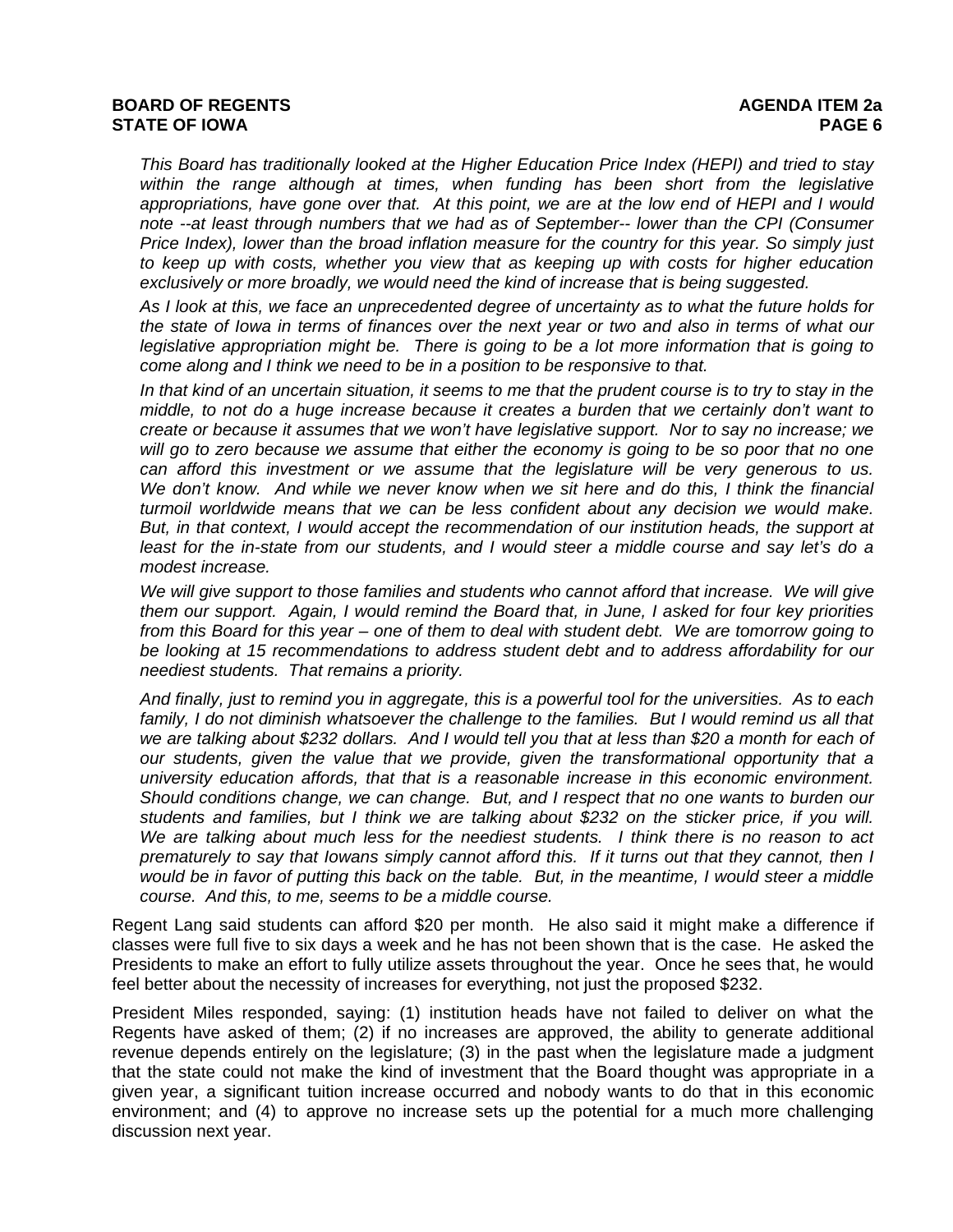Regent Lang said he does not want to diminish what the universities and the Regents have done but is certain that, if they had their way, the universities would say there is a necessity for more. He said he understood moving ahead with the proposal at this time and felt that the economy is going to get worse.

President Pro Tem Evans said it is very important to support the leaders.

Regent Vasquez stated she does not know what the most efficient model is for maximizing resources, however, this is not isolated and tuition is always discussed. She said: (1) in the past, students have asked for no increases but have made more demands for campus amenities; and (2) students value amenities and are willing to pay for them because it is the lifestyle they want. She said that she keeps going back to the student support for the tuition increase.

President Miles said no business is perfectly efficient. He reported that data suggests the real cost of a public university education has barely moved over the last decade, adding the reason it has doubled in Iowa is because of the steady withdrawal of appropriation support. He said the cost is not because of wasteful spending at the universities, it is a reallocation of who pays for it.

Regent Gartner said there is no question that the Regents should support the Presidents on most issues, but the Board's real obligation is to the people of Iowa, particularly the parents. He noted that, while students support the proposal, it is really the parents that pay. With respect to inefficiency, Regent Gartner said there is no question that every organization is inefficient.

Regent Gartner calculated the amount of money would be close to \$15 million, less than one half of one percent of the total Regents budget. He said the Presidents say an increase would provide more money for financial aid and there is no question about that, but the costs would not offset it.

Regent Gartner said he respects the opinions of those that are for the raise but, because of the in-state situation, he intends to vote against the proposal.

 $\triangleright$  MOVED by DOWNER, SECONDED by LANG, to decrease the resident undergraduate tuition at all three universities from 4.2% to 3.2%.

President Miles clarified that the motion affects tuition only and does not affect fees.

Regent Downer said: (1) we are in unprecedented economic times; (2) if the resident undergraduate percentage is lowered across the board, it will be in the same ballpark as last year; and (3) this is the same percentage as approved for the current year when we were not facing difficult economic times.

President Miles asked about the 30-day notification process for changes to the proposals. President Geoffroy believed that if the proposed change is a decrease, it can be done at this meeting; however, if the amount is increased, approval must happen at another meeting.

President Miles suggested a friendly amendment to say there would be no change to undergraduate resident tuition and propose a 3.2% increase for student leaders to consider. The Board could then act at the next meeting.

In response to Regent Harkin, President Miles said the Board does not have to act today.

Regent Gartner asked if the Board is required to act at the December meeting. Tom Evans said that the timing was modified. The Board discussed timing and potential motions.

Tom Evans clarified the rule and suggested that the Board seek student leaders' input on the new proposal.

President Miles retracted the friendly amendment and clarified that Regent Downer's motion before the Board is to revise the increase for resident undergraduate tuition from 4.2% to 3.2%.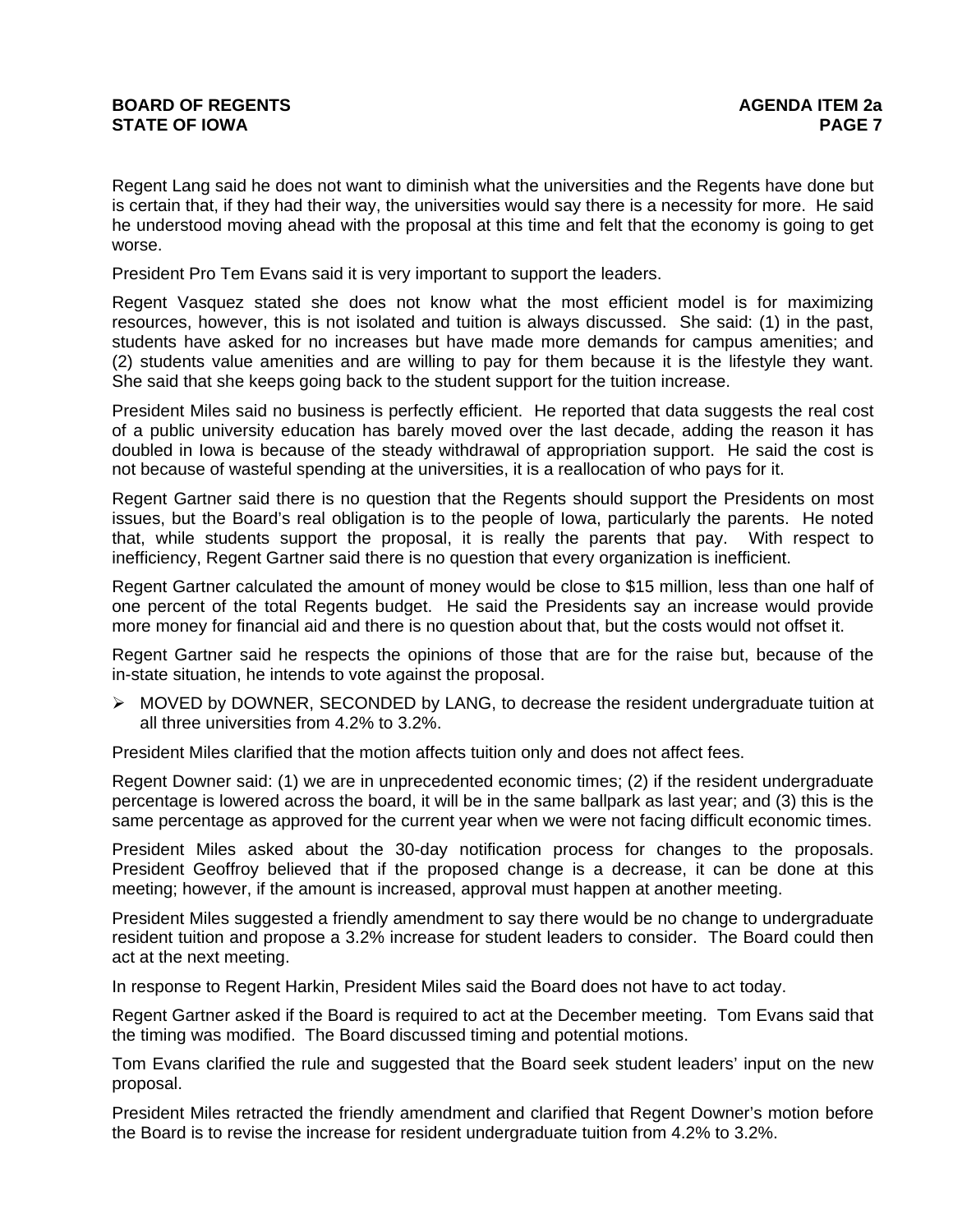Regent Vasquez asked for the Presidents response on their view of the reduction.

President Geoffroy believed that 4.2% is the right figure, but felt that 3.2% is much better than no increase at all, given overall economic conditions and the outlook for state appropriations.

President Allen said the financial impact of moving from 4.2% to 3.2% would affect UNI more than the other institutions because 93% of UNI's students are in state. Although he preferred to see a 4.2% increase, he agreed with President Geoffroy that 3.2% is better than no increase.

President Mason echoed Presidents Geoffroy and Allen saying a 3.2% increase is better than no increase. She felt the proposed increase is rational, conservative, and reasonable considering the aftermath of the floods and the current economic crisis, and was disappointed that the Presidents did not receive more support.

President Miles asked the student leaders for their thoughts.

Iowa State University Government of the Student Body President Dan Fischer appreciated the opportunity for student leaders to voice their opinions. He said many good points were made and noted that the economic crisis is a big worry and affects people in different ways. He said, from a student perspective, student debt is the biggest concern and even a moderate tuition increase will affect students.

University of Iowa Student Government President Maison Bleam said he would not oppose lowering the increase to 3.2% and agreed with Regent Lang that the universities have not found every way to save money. He expressed concern about some fees he believed were out of control.

Northern Iowa Student Government President Pernell Cezar said he wasn't too sure that HEPI predicted the current financial crisis, and he was not opposed to annual tuition increases, noting the universities need financing to operate. He felt a 3.2% increase is better than no increase.

Regent Vasquez felt a 3.2% increase is not in the best interest of the universities in the long term and noted the dollar increase per month to students for a 4.2% increase would be approximately \$20 a month. She said she preferred not to support a 3.2% increase, but would if needed to get an increase.

In response to Regent Vasquez, President Miles clarified that the motion on the table proposes to decrease the resident undergraduate tuition at all three universities from 4.2% to 3.2%.

Regent Lang said he had not considered how the percentage of Iowa students affected UNI and will now vote no on the amendment.

President Miles clarified for Regent Johnson that if this vote fails, the Board will go back to the original motion.

(Regent Downer's Amended Motion as proposed earlier)

 $\triangleright$  MOVED by DOWNER, SECONDED by LANG, to decrease the resident undergraduate tuition at all three universities from 4.2% to 3.2%.

| Regent | Campbell | Downer | Evans | Gartner | Harkin | Johnson | Lang | <b>Miles</b> | √asɑuez |
|--------|----------|--------|-------|---------|--------|---------|------|--------------|---------|
| Aye    |          |        |       |         |        |         |      |              |         |
| Nay    |          |        |       |         |        |         |      |              |         |
| Absent |          |        |       |         |        |         |      |              |         |
|        |          |        |       |         |        |         |      |              |         |

MOTION FAILED.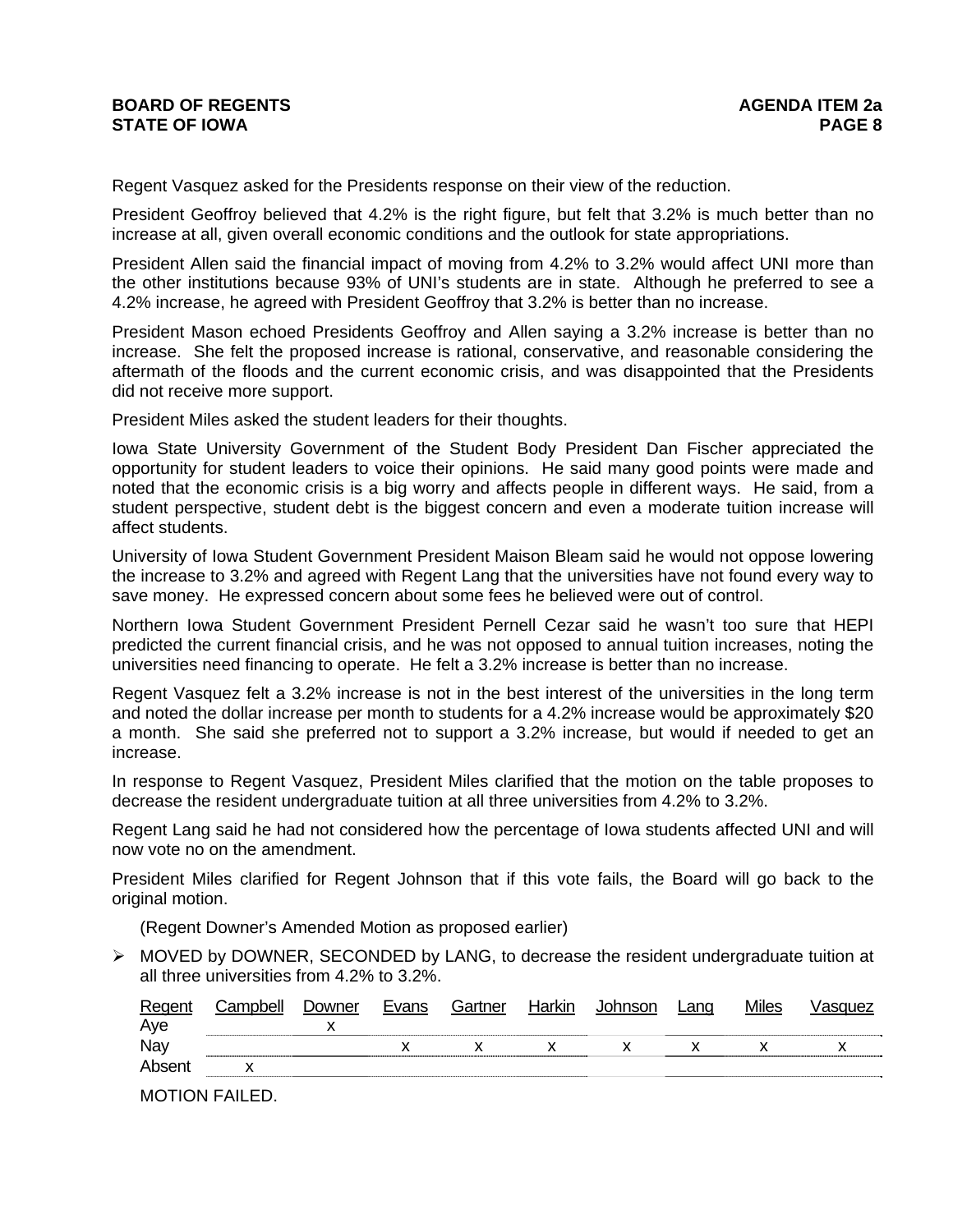# **BOARD OF REGENTS BOARD OF REGENTS STATE OF IOWA** PAGE 9

Regent Lang agreed with Regent Gartner that the Board is voting for the people of Iowa, adding that it does not mean that Board members do not support University leadership. He said he is willing to support the original proposal and asked for other indicators and more in-depth discussion next year.

(Original Motion as presented)

¾ MOVED by JOHNSON, SECONDED by EVANS, to approve the conditional tuition and related fees for the 2009-10 academic year, as outlined in the memorandum, effective with the summer session of 2009.

| Regent | Campbell | Downer | Evans | Gartner | Harkin | Johnson | Lang | <b>Miles</b> | √asɑuez |
|--------|----------|--------|-------|---------|--------|---------|------|--------------|---------|
| Aye    |          |        |       |         |        |         |      |              |         |
| Nay    |          |        |       |         |        |         |      |              |         |
| Absent |          |        |       |         |        |         |      |              |         |
|        |          |        |       |         |        |         |      |              |         |

MOTION APPROVED by ROLL CALL.

President Miles thanked everyone. He said the Regents, regardless of their viewpoint, act in the best interest of Iowans as they see it, and thanked them for their willingness to express their views in a respectful manner on a challenging issue. He said the decision is difficult and no one wants to burden Iowa students and families.

**President Miles adjourned the meeting at 6:25 p.m.**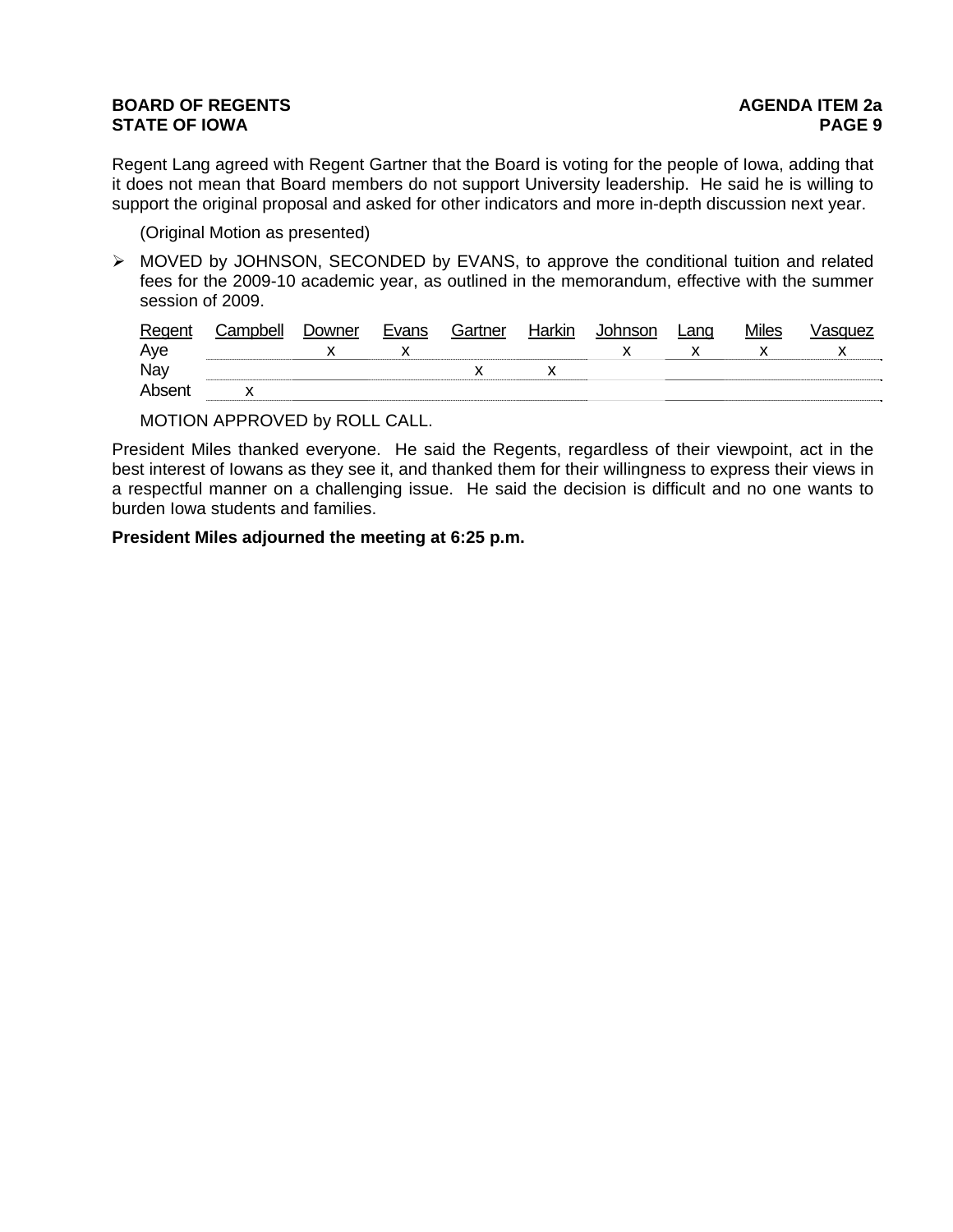## **President Miles called the meeting to order at 8:35 a.m. on December 11, 2008.**

**Roll Call:**

| Regent  | :ampbell | Downer | Evans | Gartner | Harkin | Johnson | Lang | Miles | Isauez |
|---------|----------|--------|-------|---------|--------|---------|------|-------|--------|
| Present |          |        |       |         |        |         |      |       |        |
| Absent  |          |        |       |         |        |         |      |       |        |

## **Institutional Sexual Assault Policies**

Saundra Schuster introduced Kate Clifford, her partner in Schuster and Clifford, L.L.P., (S&C) and provided highlights on the report the Board received, which included: (1) information on their professional backgrounds; (2) the process to develop the project; and (3) the Sexual Misconduct Guiding Principles (SMGP) approved by the Board at its October 2008 meeting.

Ms. Schuster reported the institutions committed a substantial amount of time and effort to the review process to ensure campus-wide input. She indicated that S&C: (1) developed the SMGP; (2) reviewed and conducted a legal audit on each institution's existing policies related to student-tostudent sexual misconduct; and (3) revised and created student sexual misconduct policies that were consistent with the SMGP, state and federal law, and higher education best practices.

Ms. Schuster said S&C intensely reviewed each institution's existing policy and revised and created policies with common characteristics that reflect each institution's culture, noting that each institutional policy provides a clearly-articulated, student-centered protocol with strong victim-support elements.

She reported that the policies and procedures provide students with access to confidential reporting sources and specific information on institutional resources which address safety, housing, and academic concerns. She said the policies strongly encourage institutional and law enforcement reporting and explain the importance of such reporting, and highlighted common elements from each policy.

Kate Clifford discussed four key implementation steps:

- 1. Training: She said policies are the first step, but they must have an effective implementation strategy that begins with training students, faculty, staff, law enforcement, and confidential advocates on institutional policies and procedures relating to student sexual misconduct. She explained that the intention of the student-centered policy is to: (1) provide students with resources and support assistance; and (2) explain to students that they can go to the institutions and law enforcement without having to file a formal complaint or file charges, which is very important to students.
- 2. Web-based resource page: She suggested each institution: (1) develop a web-based resource page that is well designed; student friendly; accessible to students, faculty, and staff; and has links to the sexual misconduct policy, Clery reporting, and a confidential resource office; (2) provide a "safety button" on the front page that immediately directs the user to the resource page, adding that it could be broadened to include evacuation warnings and other timely safety concerns on campus.
- 3. Outreach: She said it is important to reach both on-campus and off-campus students. To ensure maximum impact, campuses must be inundated with information so students, faculty, and staff understand that sexual assault policies are an institutional commitment. She further commented that it is critical to be committed and to continue implementing strategies to make a difference.
- 4. Legal Policy Audit: She said audits measure policy effectiveness, training, campaign outreach, and will show areas for improvement.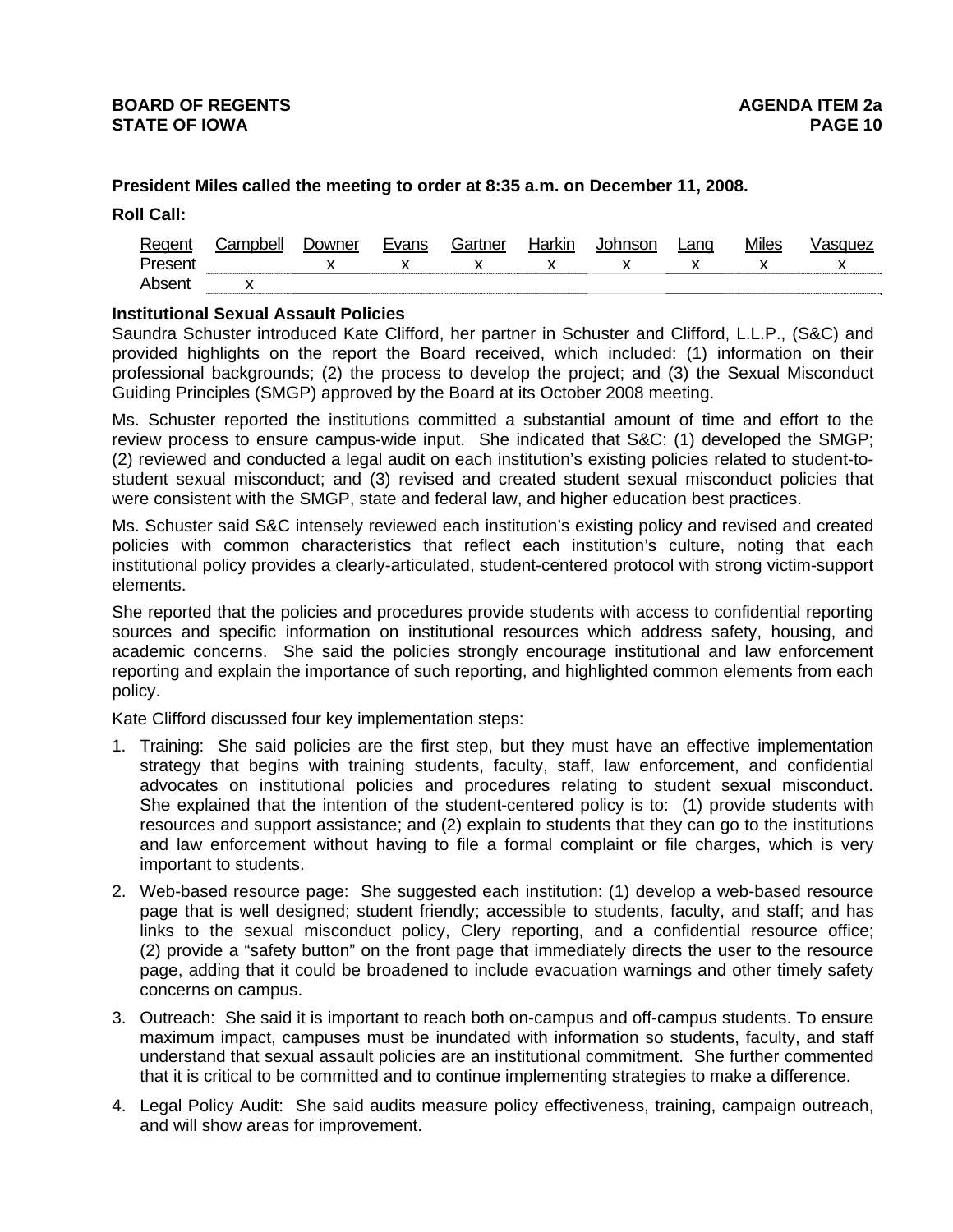The Presidents and Superintendents reported on institutional efforts to improve policies and procedures for responding to student-to-student sexual misconduct:

President Allen said students, faculty, and staff have improved capacity to support student victims and assure a coordinated, comprehensive, and timely response, adding that reducing incidents of sexual misconduct provides all students with a safer environment. He introduced the Dean of Students, Jon Buse, who led the campus effort. Mr. Buse reported that UNI has or will: alter UNI's policy to meet the SMGP, revise the Student Conduct Code and the Sexual Harassment Policy, and improve and expand implementation efforts in communication and training.

President Allen thanked the Board for their leadership, as well as Jon Buse, Annette Lynch, and others at UNI who worked on this effort.

President Geoffroy said ISU put together a multi-disciplinary team that works together to address and deal with sexual misconduct issues through the University Critical Incident Response Team. He said the review process resulted in a better policy with a student-centered approach on sexual misconduct and introduced Associate Counsel Kathryn Overberg, and Dean of Students, Dione Somerville, who highlighted ISU's policy and implementation efforts.

Dean Somerville reported that ISU's policy was developed with and for students. She said the policy: (1) is the primary source for information for everyone; (2) designates one single point of contact in the Dean of Students Office to coordinate efforts regarding sexual assault; (3) defines confidentiality; (4) provides confidential resources; (5) addresses immediate actions and accommodations for victims and the University's position on retaliation; (6) addresses prohibited behavior and definitions of consent; (7) continues Clery Act compliance with all cases of sexual assault reported to police; and (8) includes a Good Samaritan clause whereby the University will forgive certain judicial charges for students who report sexual assaults.

Dean Somerville said ISU's next steps include: enhancing the student web site, coordinating changes to the Discrimination and Harassment Policy and the Student Disciplinary Regulations, and continuing training and education for the campus community. She said ISU believes its policy reflects national best practices and the SMGP approved by the Board.

President Geoffroy said he was pleased to have had the opportunity to make ISU's policies even better and noted that training will be critical to the policy's successful implementation.

President Mason reported SUI has made great progress and has had tremendous input. She said the policy is clear and will continue to be a work in progress. She introduced Senior Associate to the President Jonathan Carlson, who summarized the University's efforts.

Mr. Carlson reported that SUI's policy: (1) is legally compliant, reflects best practices, and is consistent with the SMGP; (2) promotes an effective institutional response to allegations of sexual misconduct and eliminates informal responses and investigations; (3) protects the interests and rights of all students involved; (4) ensures mechanisms exist to provide victims of misconduct with resources to address all of their needs and that people are aware of them; and (5) helps victims understand all of their options with respect to law enforcement and University investigations.

Mr. Carlson said implementation plans include getting information out to students, making sure faculty and staff understand the policy and know how to respond should a student approach them with a complaint, training, and revising the Code of Student Life.

President Mason said it was a pleasure to work with the other institutions and they learned a lot from each other. She also said that Ms. Schuster and Ms. Clifford were the right people to help in this process.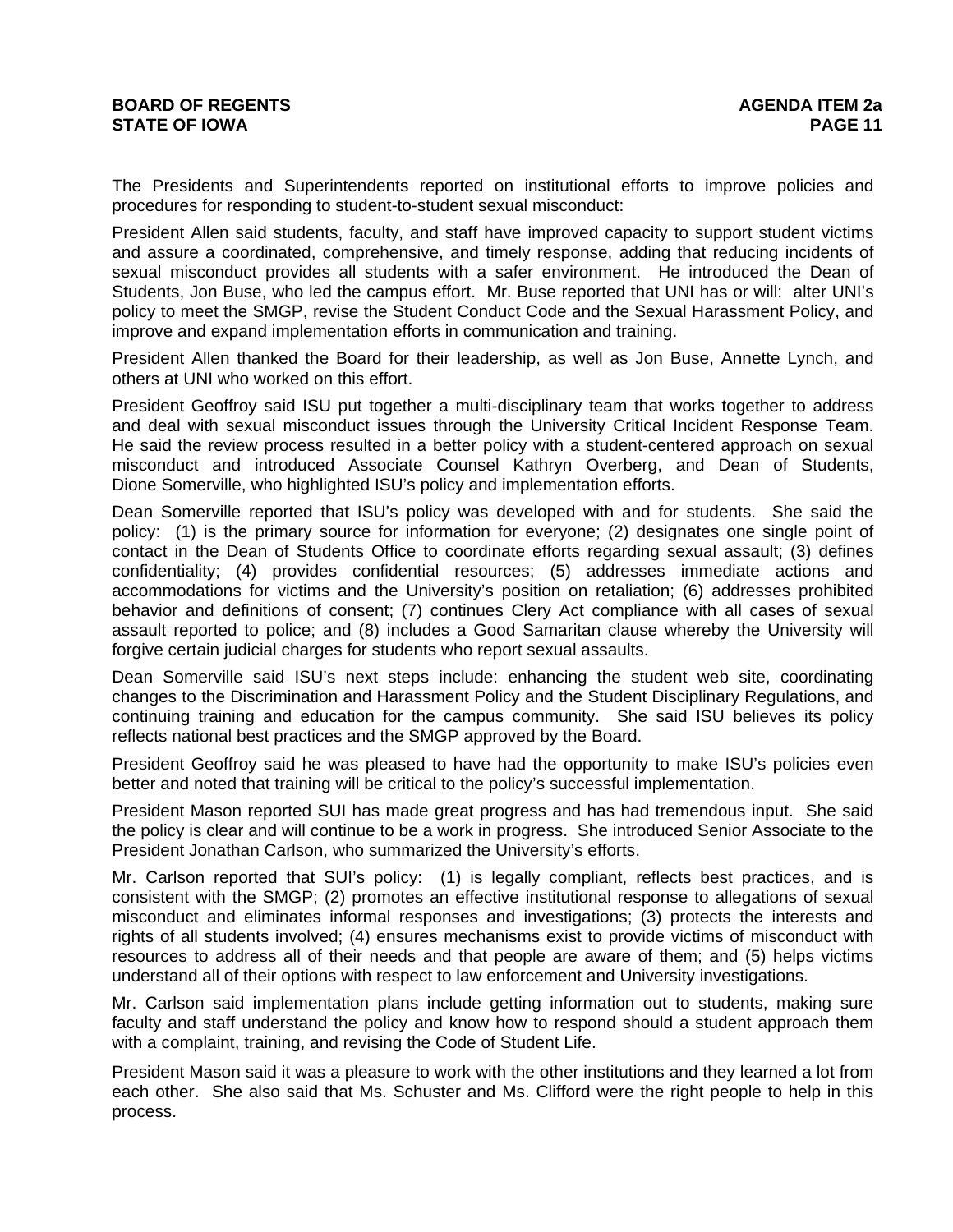Superintendent Clancy reported that IBS and ISD developed a joint policy that would govern both institutions as well as state-wide services. He said the policy: (1) considers the 24-hour type of services offered and the nature of working with and serving minors; (2) incorporates the SMGP; (3) indentifies the Superintendents Offices as the primary place for the reporting and the investigation process; and (4) states that there will be a victim advocate trained and available for sexual misconduct reporting, investigation, and victim support throughout the process.

He expressed concern about the policy meeting the SMGP standards of being the effective communication tool for the students that the special schools serve. He said the one-page resource page is a tool they will develop and that staff training is an essential ingredient of implementation.

Superintendent Prickett provided some additional observations to Superintendent Clancy's comments. She said: (1) the Special Schools will discipline for misconduct that would not be considered misconduct with consenting adults. It is misconduct when underage students live in a boarding school; (2) students are still under parental custody and parents will be brought in immediately; (3) stringent measures will be taken if a criminal act has occurred; (4) investigations will be in depth since some students have a lack of language skills and may misuse signs; (5) it is very important to provide for the safety of alleged victims and noted that the Special Schools have small dorms and program parameters. If it is believed that a criminal assault or something inappropriate has occurred, the School(s) will work with the local school district.

Regent Harkin thanked the institutions and the consultant. She (1) had hoped that the universities would have the same policy as opposed to three different ones; (2) expressed concern with SUI's policy and urged the University to strongly encourage law enforcement involvement; (3) felt that ISU's policy had the most clarity and was the easiest to use; (4) suggested joint training, adding that training should not differentiate between cultural differences on the campuses.

Ms. Schuster replied to Regent Harkin's concerns. She said: (1) the policies are mostly the same and adhere to the SMGP, but articulate in formats reflective of the particular institution; and (2) SUI's policy includes language that strongly encourages students to seek immediate assistance in the "hot box" at the top of their policy. Regent Harkin suggested changes to the narrative. Ms. Schuster agreed.

Ms. Clifford said she understood the need for policies that look the same. She commended the institutions for their collaboration and suggested that continued collaboration may eventually result in more stylistically consistent policies. Ms. Schuster said that S&C recommended language that included common terms and thought that joint training would be cost and time effective and convey common expectations for behavior and support.

President Mason clarified that SUI's policy states that students are strongly encouraged to work with authorities on issues of sexual misconduct.

Annette Lynch announced that there will be at least one joint training session.

Ms. Clifford suggested that key stakeholders at each institution develop common training mechanisms.

In response to Regent Gartner's concern about SUI's policy on reporting incidents, President Miles clarified that the concept of reporting to law enforcement agencies is in the policy, even though it is a little buried.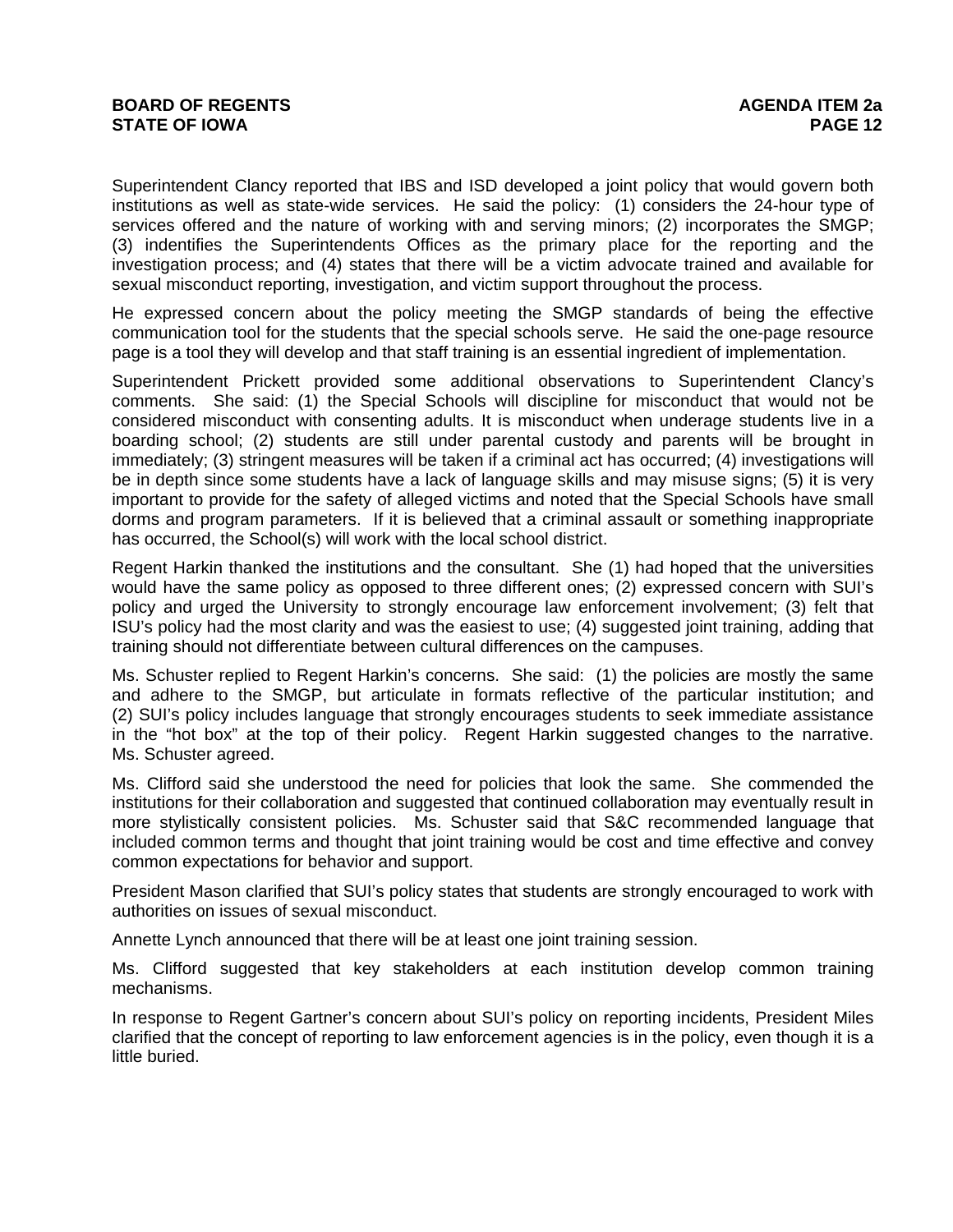Regent Gartner asked about the frequency of Clery Act reporting. Ms. Clifford said Clery Act reporting is performed on an annual basis; however, an ongoing log containing what sexual assaults have occurred will be accessible. Regent Gartner requested that the Board receive quarterly Clery Act reports to get a sense of crime statistics. Hearing no objection from Board members, President Miles approved that request.

Regent Downer (1) said he understood that there are different reporting mechanisms, law enforcement communities, and university structures; however, he would like to see identical language and uniformity rather than the same content expressed differently, particularly in defining acts; (2) found ISU's policy demonstrably superior to the other two universities in terms of defining confidentiality rights for the alleged victim and for the accused, and UNI's policy superior to SUI's; and (3) encouraged relatively uniform, clear, concise, and separately-identified definitions with regard to confidentiality. Ms. Schuster and Ms. Clifford agreed.

President Miles: (1) complemented S&C and the institutions for the terrific work done in a very short time frame; (2) said it is important to demonstrate to Iowans that this is a significant issue and that a formal and structured process be followed in each and every instance; (3) encouraged it be affirmatively stated to individuals under a great deal of stress whether or not conversations are confidential; (4) noted multiple contact phone numbers are given and asked for an explanation, adding that, while the richness of resources is wonderful, he wouldn't want an individual to have to think about which number to choose and expressed his preference for just one.

Ms. Clifford reported the goal was to provide a resource for the institution, law enforcement, and medical help. She said that, while one number seems easy, different resources were provided so students would feel comfortable seeking help, and gave examples of why students may not utilize just one number. Ms. Schuster said the "safety button" represents a comprehensive resource for all kinds of assistance, and the "hot box" and the interactive web page provide brief descriptions of the types of services available.

Regent Johnson asked if the same result happens no matter where an individual may call. Ms. Schuster said yes.

Regent Lang asked if all policies will indicate that reporting is strongly encouraged. President Miles said that is in the latest draft.

Regent Lang commended ISD and IBSSS for an excellent job, noting that they addressed hazing.

- ¾ MOVED by GARTNER, SECONDED by EVANS, to:
	- Receive the oral reports from the presidents of the universities and the superintendents of the special schools and the consultant, Clifford & Schuster, L.L.P. regarding the review and legal audit and resulting modification of existing institutional student-to-student sexual assault policies which were reviewed by the consultant; and
	- Approve the draft student-to-student sexual misconduct policies of the universities and the special schools.

Regent Downer suggested that the motion incorporate Board member comments indicating that the institutions move forward to refine and further develop their policies. President Miles accepted Regent Downer's suggestion as a friendly amendment.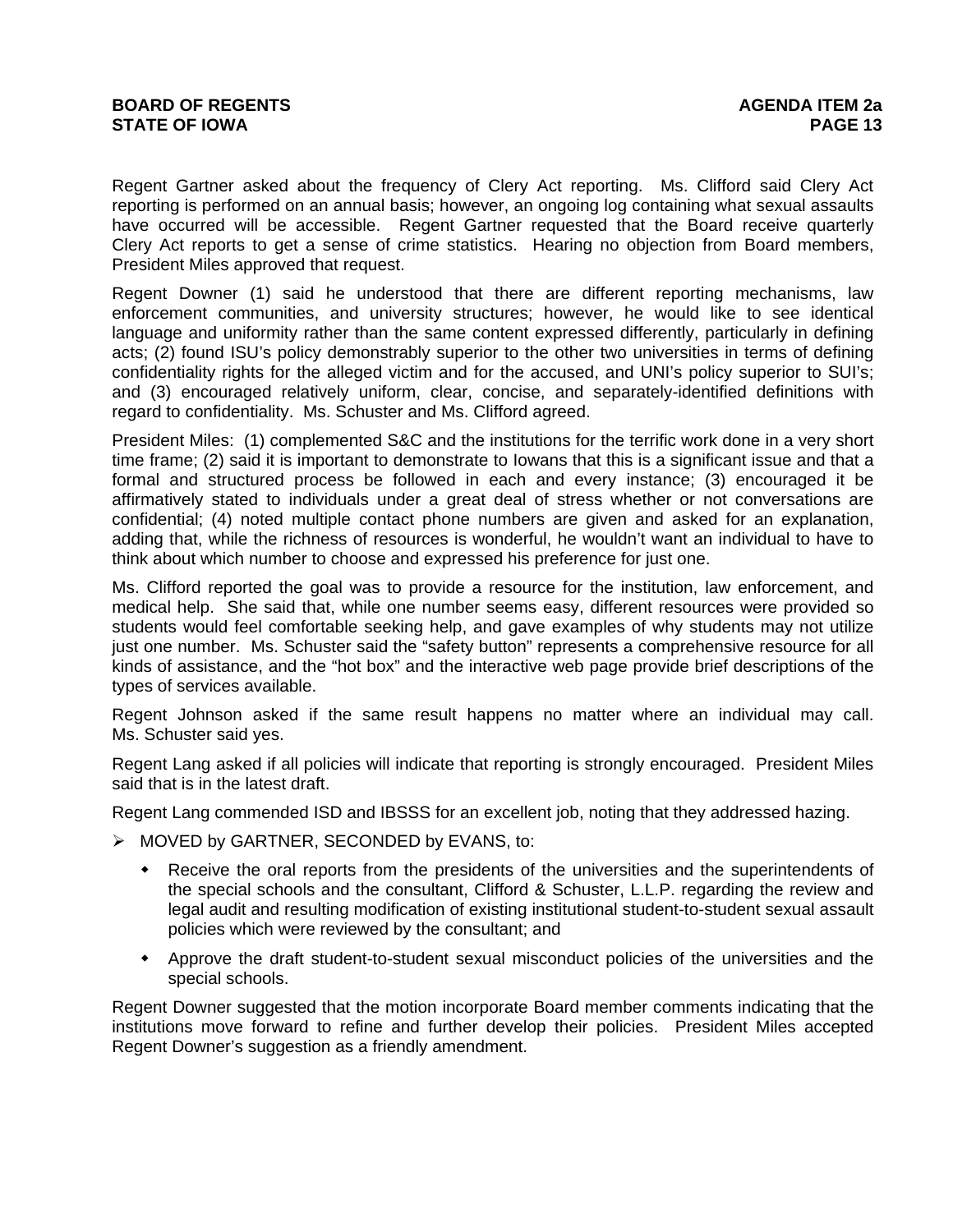President Pro Tem Evans asked S&C to further explain the audit function. Ms. Schuster suggested the institutions be audited for best practices with respect to implementation, clarity, and articulation to ensure that policies are working and are student-centered. She said the intent is to ensure that confusion about the process never happens again. Ms. Clifford said audits look at other pieces that touch sexual misconduct policies and address uniformity. President Pro Tem Evans asked Executive Director Donley to make a note to discuss this in one year.

| Rege  | `on | <b>Jowner</b> | $F1/2n^2$ | .⊰artner | NII | ∟ana | <b>Ailes</b> | בזי |
|-------|-----|---------------|-----------|----------|-----|------|--------------|-----|
| Aye   |     |               |           |          |     |      |              |     |
| Ahsei |     |               |           |          |     |      |              |     |

MOTION APPROVED by ROLL CALL.

President Miles thanked Saundra Schuster, Kate Clifford, and the institutions for their good work. He also thanked the Department of Justice for their assistance.

## **Consent Agenda**

- Minutes of October 29, 2008, Board Meeting
- Institutional Personnel Transactions
	- Regent Gartner expressed objection to this item. He stated his specific concern was the establishment of the search committee for the new general counsel at the University of Iowa. He stated if it were a separate item, he would vote against it. He stated he did not believe this was the appropriate way to pick a general counsel. He felt the general counsel should be chosen by the President of the Board and the President of the University in consultation with the Attorney General, and it should not be an issue involving the rest of the administration or the faculty at the University. He indicated he had expressed his views privately to President Mason and to President Miles.
- Conflict of Interest Vendors
- University of Iowa Equipment Purchase
- Request to Establish New Center at the University of Iowa The Fraternal Order of Eagles Diabetes Center

Regent Downer asked (1) if the gift of \$5 million/year from the Fraternal Order of Eagles will be sufficient to cover all of the costs of the proposed Center; and (2) how the Center will be funded after the fifth year. Dr. Robillard responded that the \$5 million/year gift from the Fraternal Order of Eagles will be sufficient to cover the costs of the Center. After the  $5<sup>th</sup>$  year, the endowment established by the gift will cover continuing costs. Regent Downer asked if a portion of the \$5 million/year gift will be set aside as an endowment for future costs of the Center. Dr. Robillard responded affirmatively. President Mason also indicated that new faculty affiliated with the Center will write grants to support their research. Regent Lang asked if grants could be used to support administrative costs. President Mason responded affirmatively.

- Professional Development Assignments Requests for FY 2010
- Revision to Board Meeting Calendar for February 2009
- ◆ 2010 Meeting Dates
- $\triangleright$  MOVED by EVANS, SECONDED by DOWNER, to approve the Consent Agenda.

| Reger | <b>Jowner</b> | Evane | Gartner     | Harkır | ınson   | Lano | <b>Miles</b> | ۱А |
|-------|---------------|-------|-------------|--------|---------|------|--------------|----|
| Ave   |               |       | $\cdot$<br> |        | $\cdot$ |      |              |    |
|       |               |       |             |        |         |      |              |    |

MOTION APPROVED by ROLL CALL.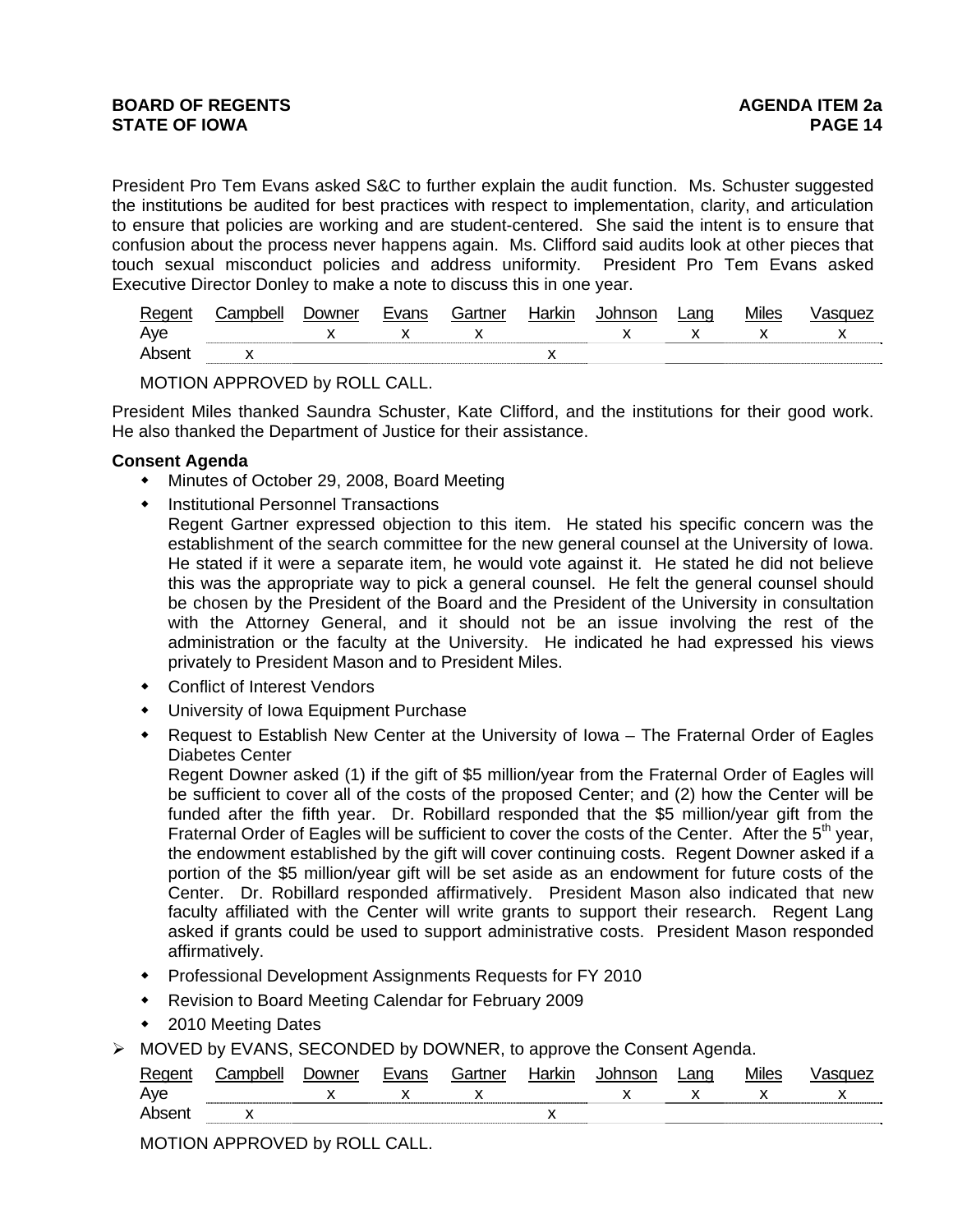## **BOARD OF REGENTS** AGENERAL BOARD OF REGENTS **STATE OF IOWA PAGE 15**

## **Board President Report**

President Miles acknowledged the passing of Cindy Browne, the first Executive Director of Iowa Public Radio (IPR). He reported that during her tenure she successfully unified public radio stations and achieved several significant milestones, including: completion of a state-wide listening project to solicit ideas which helped IPR better serve Iowans and their communities; launch of a combined news and information service and a classical music broadcast; attraction of several grants; and arrangement of IPR and NPR to co-host a national democratic presidential debate.

President Miles offered the Board's personal condolences to her family.

Regent Gartner said that through careful planning, strategic thinking, and charming implementation, she accomplished things that no one else could.

President Miles acknowledged the five-member Board who has overseen IPR's development and leadership transition. He thanked Art Neu for serving as Chair and Steve Carignan for serving as Executive Director, and welcomed incoming Executive Director Mary Grace Herrington.

President Miles acknowledged and congratulated Owen Newlin for receiving the 2008 Order of the Knoll Cardinal and Gold Award, noting that Mr. Newlin was a member of the Board of Regents for twelve years, eight as President.

Statement from President Miles:

*I commend members of this Board for the candid, thoughtful, and respectful dialog yesterday regarding the appropriate tuition and fees for the fall semester of 2009. I hope that Iowans will take three things away from that discussion and our ultimate decision:* 

- *Have no doubt that each and every Regent, the Board as a whole, and the institutional*  leadership of Iowa's public universities are committed solely to providing world-class, affordable, *higher education to Iowans. In these uncertain financial times, we kept our tuition increase well below the double digit hikes being enacted in so many other states across the country. This at a time when state appropriations for Iowa's public universities remain very much in doubt. And what is all too often overlooked, the University of Iowa continues to struggle with tens of millions of dollars of unmet needs caused by last summer's devastating floods.*
- *The Board of Regents, the University of Northern Iowa, Iowa State University, and the University of Iowa are all committed to ensuring that every qualified Iowan can afford to attend our public universities. Later today, we will be acting on a series of recommendations intended to reduce student debt levels and to provide access to students from families of even the most modest financial means to our universities. I say this to Iowa families: If you want a world-class education for your child or yourself but your family is struggling financially, do not abandon your dream. Come to us and we will work together to make that dream a reality.*
- *Finally, you should know that Iowa's public universities put Iowa and Iowans first. When the Governor requested that our public universities find seven million dollars in the remaining six months of the current fiscal year in order to balance Iowa's state budget, we did not protest or complain, we simply went to work to find the dollars that were needed. This seven million dollars alone represents nearly 50% of the net tuition and fee increase for FY 2010 that was just adopted by the Board yesterday. So the first half of the tuition adjustments just approved will be required to bring the universities back to where we started this fiscal year. Still, it was the right thing to do for the state – and we did it.*

*As we head into a new legislative session, the Iowa Board of Regents looks forward to working with all of our partners in education, in sharing whatever financial sacrifices might be needed, and developing creative solutions to provide the most cost effective and highest quality education for Iowans, in this, the education state.* 

 $\triangleright$  The Board received the report by GENERAL CONSENT.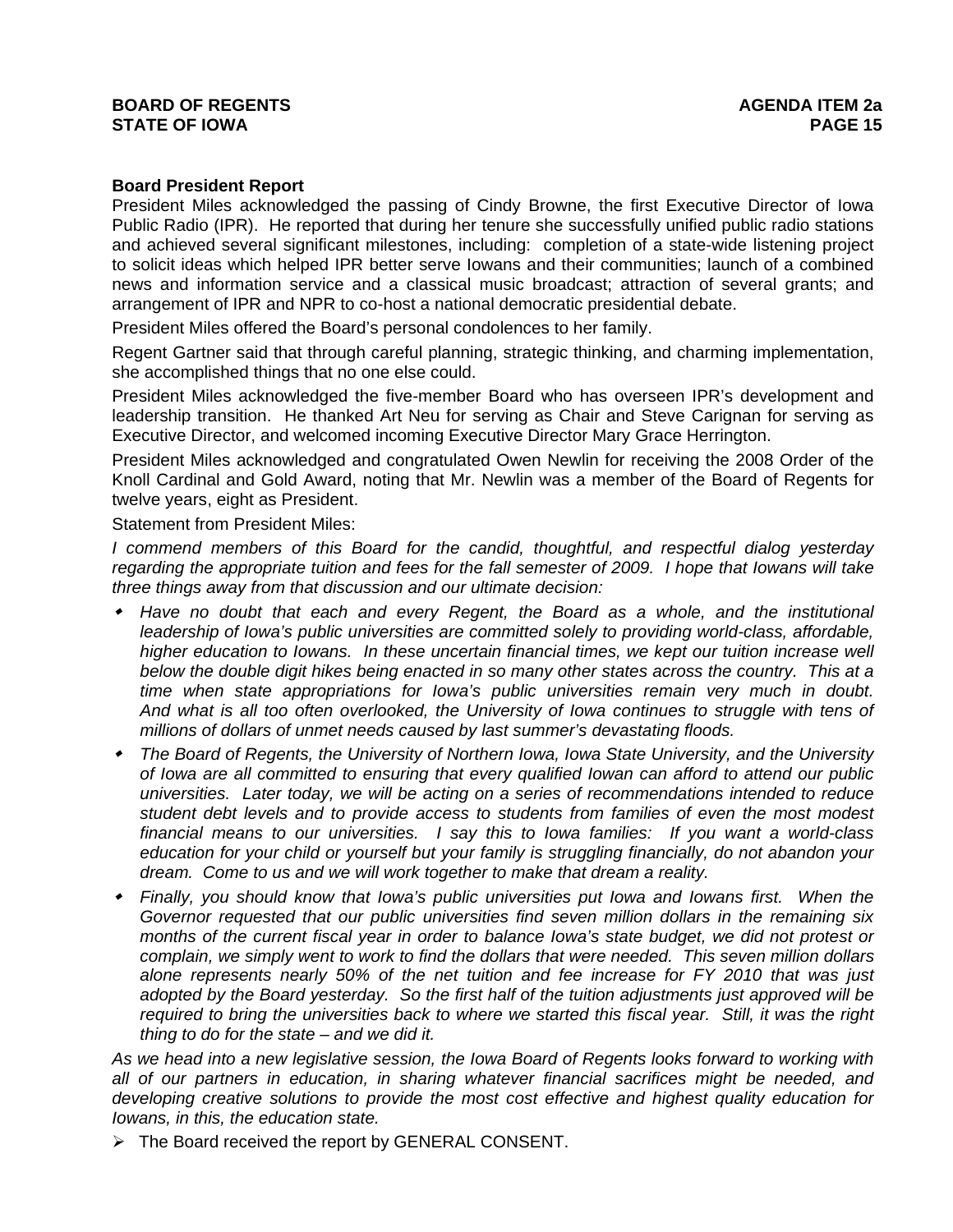### **Executive Director Report**

Executive Director Bob Donley reported that the Board will hear an update later in the day on Access and Affordability, Communications, Sustainability, and Campus Safety and Security. He thanked the Presidents, institutional heads, and the Board Office staff for all of their hard work.

 $\triangleright$  The Board received the report by GENERAL CONSENT.

### **Institution Updates**

The Presidents and Superintendents provided updates on activities at their institutions.

 $\triangleright$  The Board received the updates by GENERAL CONSENT.

### **Status Report on University of Iowa Approved Flood-Related Capital Projects**

Vice President True outlined the University's cash flow concerns with respect to payment of flood recovery costs. Since the Federal Emergency Management Agency (FEMA) pays on a reimbursable basis, the University has been required to internally cash flow a significant portion of the incurred costs while waiting for reimbursement. He explained that since an immediate response to the flooding was critical for the University to remain operational, it could not hold up the recovery process to address cost issues. He reported that the University has incurred Phase 1 flood recovery costs to date totaling \$100 million, and FEMA and insurance have covered just over two-thirds of this amount.

To address this cash flow situation, which is expected to become more severe with the larger expenses associated with the flood mitigation (Phase 2) work to begin next year, Vice President True outlined the University's efforts to create a liquidity facility for the issuance of short-term revenue anticipation notes. This would provide the University with ready access to liquidity and allow it to confidently move forward with the additional flood recovery work. He stressed the need to ensure that cash flow concerns do not become a barrier to the University's full and rapid recovery. The University will work further with the Board Office regarding plans for the issuance of short-term revenue anticipation notes to fund the flood recovery projects.

Regent Gartner inquired about the extent of the liquidity problem the University is facing. Vice President True noted that FEMA operates on a reimbursement basis and there can be a six-month lag between when expenses are paid and the subsequent reimbursement. Thus far, the University has internally dealt with the cash flow issues. He stated that while there are costs associated with internally cash flowing recovery projects and issuing revenue anticipation notes, the University would be in a better position if it issued notes to prevent delays in the recovery process.

President Pro Tem Evans asked how the reimbursement risk could be characterized. Vice President True responded that once FEMA completes its assessment, the University is confident it will be compensated. The reimbursements are less certain prior to the FEMA assessment. Before the University engages in larger Phase 2 projects, it will inform the Board of the associated costs, risks, and the anticipated reimbursements.

Regent Downer asked how the payment relationship with FM Global (the University's insurance carrier) was working. Vice President True responded that the firm has been a great partner for years and has provided assistance in working with FEMA.

President Miles noted the importance of the University's periodic flood recovery reports to the Board to remind Iowans of the continued flood recovery efforts at the University and that all Iowans have a stake in the restoration of the University's facilities and infrastructure.

 $\triangleright$  The Board received the status report by GENERAL CONSENT.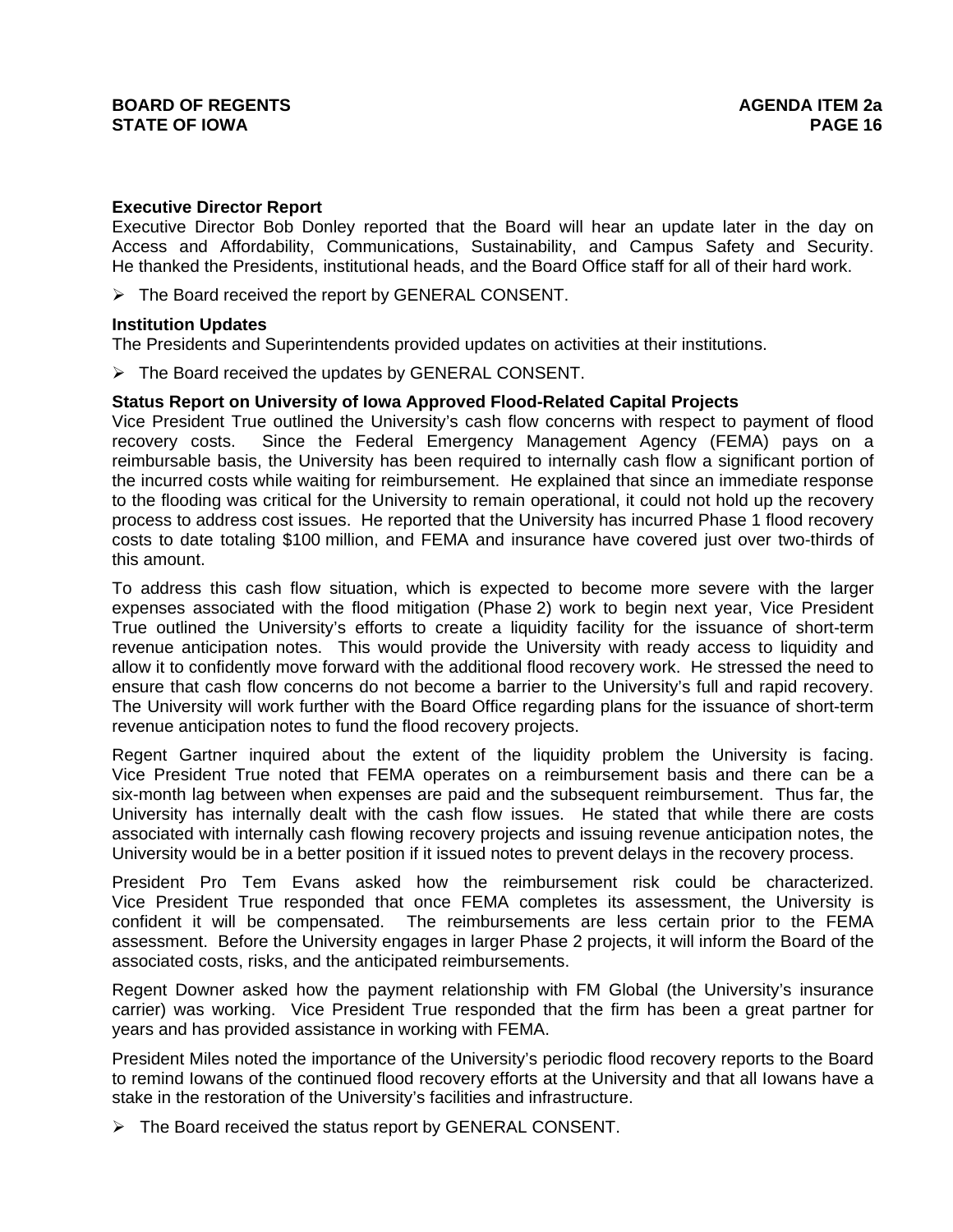# **BOARD OF REGENTS BOARD OF REGENTS STATE OF IOWA** PAGE 17

# **Audit/Compliance and Investment Committee Report**

The full Board took the following actions:

- ¾ MOVED by EVANS, SECONDED by GARTNER, to:
	- Receive the Investment and Cash Management Report as corrected; and
	- Remove from the Small Cap Core portfolio two fund managers, LSV and Artisan, and replace them with Delaware.

| Regent  | Campbell | Downer | Evans | Gartner | Harkin | Johnson | ∟ang | <b>Miles</b> | √asɑuez |
|---------|----------|--------|-------|---------|--------|---------|------|--------------|---------|
| Aye     |          |        |       |         |        |         |      |              |         |
| Absent  |          |        |       |         |        |         |      |              |         |
| Abstain |          |        |       |         |        |         |      |              |         |

MOTION APPROVED by ROLL CALL.

## **University of Iowa Hospitals and Clinics Trustees**

UIHC Committee Chair Downer briefed the Board on the reports received at the December 10<sup>th</sup> UIHC Committee meeting, including a report from student leaders of *Dance Marathon*. He expressed the Board's appreciation for the great volunteer efforts by students to raise money for the Children's Hospital and interact with patients and their families to help make their stay more pleasant and less difficult.

¾ MOVED by DOWNER, SECONDED by EVANS, to receive the report.

| Regent | Campbell | Jowner | Evans | Gartner | Harkin | Johnson | Lang | <b>Miles</b> | Vasquez |
|--------|----------|--------|-------|---------|--------|---------|------|--------------|---------|
| Aye    |          |        |       |         |        |         |      |              |         |
| Absent |          |        |       |         |        |         |      |              |         |

MOTION APPROVED by ROLL CALL.

#### **Update on Campus Safety and Security**

Marcia Brunson stated, in accordance with Board of Regents policy, the Board will receive a comprehensive written report on safety and security at the five institutions at the February meeting. Today, the directors of public safety at the three universities and the special school superintendents will provide the Board with oral updates addressing the areas of mass communication capabilities, threat assessment and management, physical security capabilities, training, use of force, student involvement relating to safety issues and implementation of the new state smoking law.

Charles Green, Assistant Vice President and Director, Public Safety at the University of Iowa, explained that the University utilizes several methods for mass communications – the Connect-ED System (HAWK ALERT), which includes e-mail, text messaging, and voice mail, and is used to notify the campus community of emergency situations.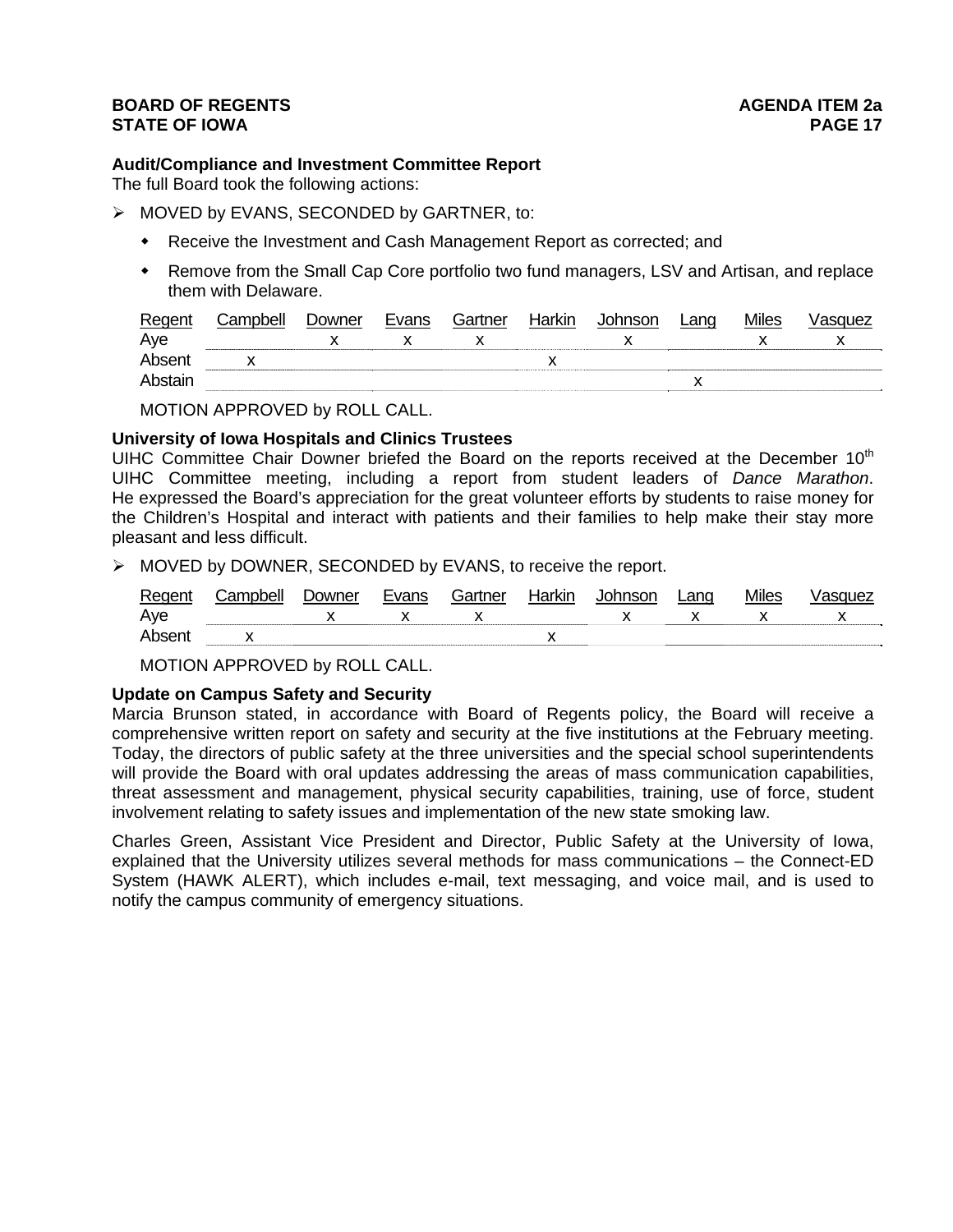Also available is the outdoor warning system, consisting of five towers on the main campus and one at Oakdale, used for severe weather warnings and which has public address capabilities. The University has established a multi-disciplinary Threat Assessment Team. He stated there were 126 digital cameras located throughout the campus. He reviewed the types of safety and security training presented at the University. Training for faculty, staff, and students includes rape aggression defense, personal safety, and alcohol and drug awareness. Certified officers qualify and train with firearms twice a year. He noted that state of Iowa standards require only annual qualification. He noted there was one firing of a weapon since the department was armed for the purpose of euthanizing an injured deer. He explained that students are involved in several aspects of campus safety – the Nite Ride program, the Citizens Police Academy, student guards, and student dispatchers. He noted no citations have been issued relative to the state smoking law, but officers have responded to 84 calls relating to smoking.

Jerry Stewart. Director of Public Safety, Iowa State University, explained the mass communication capabilities at ISU. These methods include ISU Alert which allows the issuing of emergency information via voice, text message, and e-mail. In addition, an emergency homepage has been developed to overwrite the ISU web page during a threat or crisis; and an outdoor warning system installed, consisting of five towers placed throughout the campus having siren and voice capability. He noted ISU has utilized a Threat Assessment and Management System since 1994. In the area of physical security, ISU uses comprehensive electronic security systems and is increasing its use of digital cameras. Police staff members presented numerous training programs throughout the year in areas such as workplace violence, campus safety, dealing with difficult people and threat assessment. Director Stewart explained the ISU Police Division has had long-standing mutual aid agreements with the Ames Police Department and the Story County Sheriff's Office. These agreements allow for an exchange of resources, and the departments work collaboratively during major events such as home football games and the Special Olympics. The departments all utilize the same radio system and dispatch and records management software. The ISU Police division use of force and weapons policies comply with the Commission on Accreditation for Law Enforcement Agencies and as with the University of Iowa officers, ISU officers exceed the annual requirement for weapons certification. He noted no officers have discharged a firearm for other than approved training programs since the Board approved the arming of certified officers. ISU involves students in safety-related issues in several ways – annual campus safety walks to identify hazardous areas, the eight-week Citizen Police Academy for students, faculty and staff, and the safety escort and motorist assist programs. In addition, the department employs approximately 85 students in various functions such as dispatch, security, parking enforcement and records management. Director Stewart stated ISU officers have issued two citations and approximately 40 warnings (mostly verbal) for smoking on the campus.

David Zarifis, Director of Public Safety at the University of Northern Iowa, stated the University utilizes Connect-ED and UNI Alert for purposes of mass communication. He noted UNI Alert was successfully utilized in March during an incident where a potential gunman was believed to be headed to the campus. Eight locations have been identified for outdoor voice notification speakers and installation of the system is underway. UNI initiated a Critical Assessment and Consultation Team to review student issues, and the UNI Counseling Center increased staffing by 2.5 positions to ensure compliance with accreditation standards. He stated the campus would continue to improve the physical security of buildings by adding electronic locks to the newly refurbished buildings. Gilchrist Hall houses the Incident Command and Operations Center and a phone center for emergency response. The department employs 15 students to patrol the inner campus, check buildings and provide escort services. The UNI Police meets on a regular basis with city and county law enforcement agencies. The department continues to provide rape aggression training.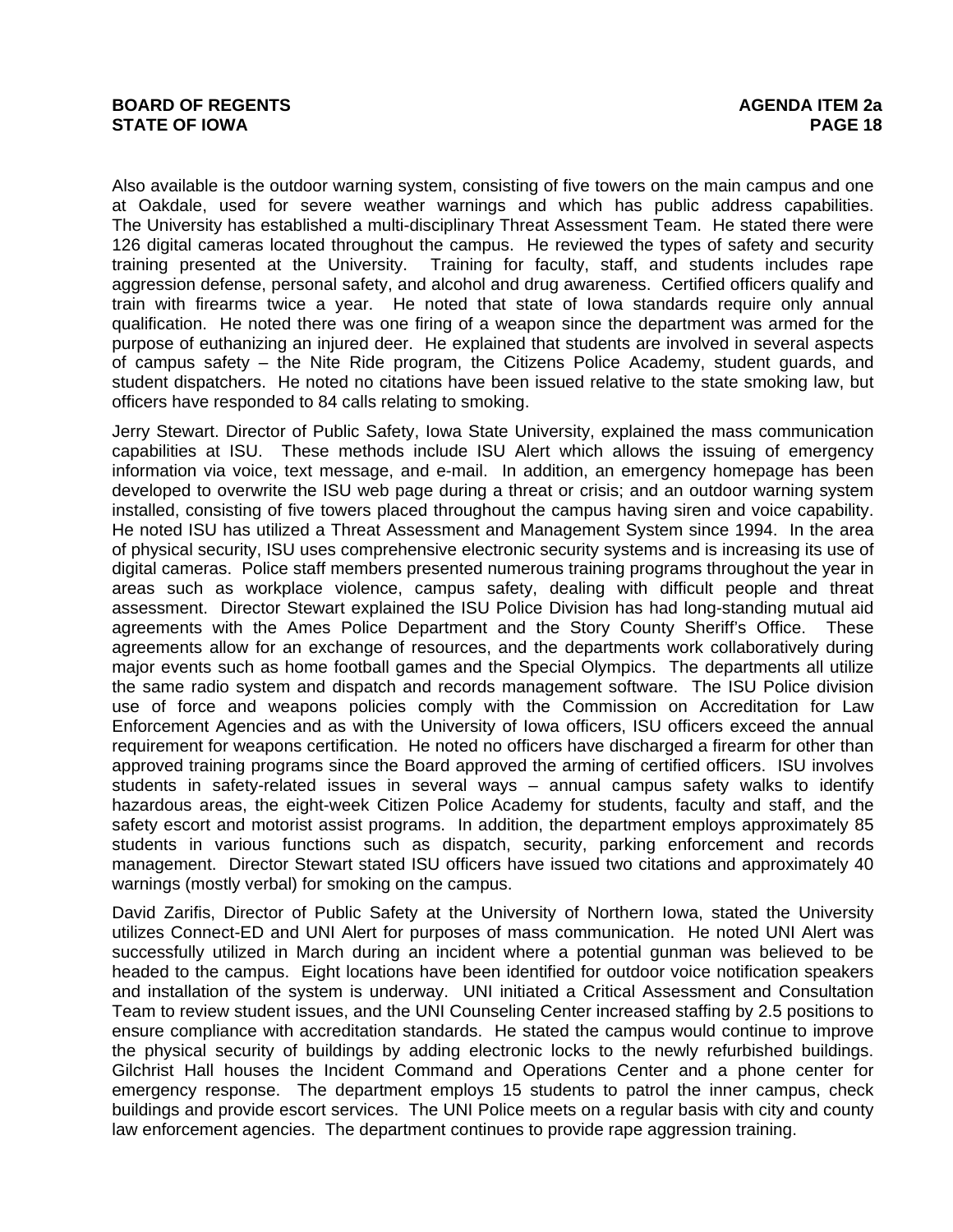# **BOARD OF REGENTS** AGENERAL BOARD OF REGENTS **STATE OF IOWA PAGE 19**

President Allen, along with other University administrators and student leaders, walked the campus last fall to determine areas where lighting and safety concerns could be addressed. Director Zarifis stated, following the Parkersburg tornado and the Cedar Valley flooding, the University established a Red Cross shelter in the West Gym and also provided space on the campus for FEMA representatives. Assistance was also provided to the federal Small Business Administration and Homeland Security.

Superintendent Prickett stated ISD had been smoke free for years and there have been no complaints since the state law was enacted. In regard to campus security, she stated digital cameras have been installed in many of the buildings on campus and intruder alarms are located in other buildings. The School's crisis management plan has been updated and all staff has received training. She stated that, at the request of students, the speed limit on campus has been reduced and flashing lights have been installed at primary crosswalks.

Other safety measures implemented include additional lighting along walkways and building perimeters, and a photo ID badge system for all staff. She explained that the School has a stringent policy for background checks for staff and volunteers. She stated the private security firm the School retains has increased the frequency of nightly campus drive-throughs.

Superintendent Clancy stated the School does have public safety officers on campus, but maintains a good positive relationship with law enforcement in the Vinton community. He stated the School's safety and security policies were reviewed with AmeriCorps. In the past, the School has had cooperative relationships with the universities in the risk assessment area and would invite and appreciate such cooperation in the future. He noted the School has taken steps to guard against risk especially in areas of personnel ratio and supervision; personnel training, door security, and lock security protocol. He noted the interior alarm system is new in Old Main Building, but the exterior system is weak and should be enhanced. The School has a good history of a safe and secure climate. He stated he would like to enhance safety and security with more cameras and electronic locking systems. He stated there have been no complaints or citations relative to the implementation of the state ban on smoking. He also stated that the IBSSS campus was used as a shelter by the American Red Cross during the summer flooding.

President Miles asked if communities surrounding the institutions have communication systems for emergency notification.

Director Green said the public school system in Iowa City uses Connect-ED to respond to incidents involving their K-12 students, and parents are signed up to receive messages. He stated the University has elected to put certain emergency services on the Hawk Alert which would include the Iowa City and Coralville police departments and the Johnson County sheriff in the event of an emergency on the campus.

Director Stewart responded ISU has put Ames Police, the county sheriff and the DCI on the ISU system. He stated he represented ISU as a member of the Story County E911 Board which has discussed a reverse 911 system. Such systems are becoming more sophisticated; Connect-ED has an offshoot called Connect CTY which the city has explored.

Director Zarifis stated UNI had work groups within the Connect-ED system to provide information to some of the city departments and to state homeland security and others but not with the city or county as a whole.

Regent Downer asked Director Green about the interface between the University police department and the new joint communications facility that is being built among Johnson County, Iowa City, and Coralville.

Director Green responded that one of the University buildings may be used for tower space because of the height. The department will also be a back-up for a joint communications center in case the system goes down.

 $\triangleright$  The Board received the report by GENERAL CONSENT.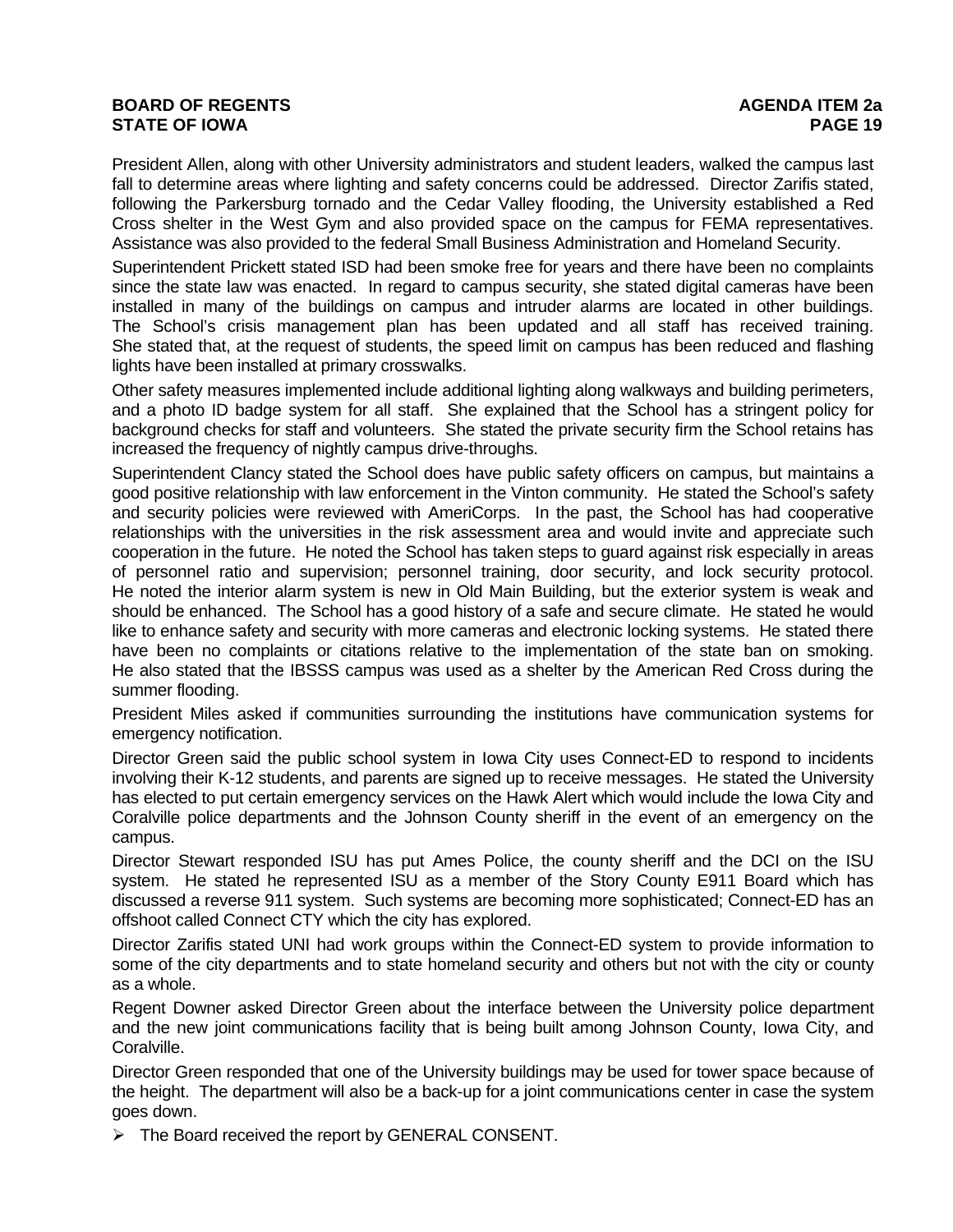### **Access and Affordability – Part II – A Board of Regents Initiative**

Diana Gonzalez; Mark Warner, Assistant Provost of Enrollment Services and Director of Financial Aid at SUI; Roberta Johnson, Director of Student Financial Aid at ISU; and Joyce Morrow, Associate Director of Financial Aid at UNI provided a PowerPoint presentation.

Dr. Gonzalez reminded the Board that Access and Affordability – Part I described and explained how the three key components that affect access and affordability – cost of attendance, ability to pay, and financial aid resources – affect how students pay for their education. The team described the purpose of Part II: to summarize the key components related to student financial aid and to identify conclusions and recommendations relative to the challenges and issues that affect access and affordability, especially related to student debt for Iowa students.

President Pro Tem Evans asked if the team had looked at models of loan forgiveness programs in other states. Mr. Warner responded that the team did not look at specific models; however, the University of Iowa had information prepared by a faculty member outlining a loan forgiveness program.

Regent Downer asked if any of the proposals in the report have been included in the Regents enterprise legislative program. The Iowa Department of Economic Development might be interested in the loan forgiveness program as a way to enhance Iowa's workforce. Regent Downer further mentioned that the state grant funding program is deficient and there might be opportunities with the legislature.

President Miles asked the team for information about the impact on student debt if there were a reduction on the use of student debt and an increase in the use of PLUS loans. President Miles also asked if the changes in the Iowa Student Loan program are on a trajectory to fix the problem of intense marketing of private loans. Ms. Morrow responded affirmatively. However, she cautioned the Board that increases in unsubsidized federal loans may result in increased student debt.

President Miles indicated that approximately \$24 million/year would be needed to reduce average student debt by \$1,000. He also indicated that he will put together an informal working group to review the recommendations for the March 2009 Board of Regents meeting. Regent Gartner suggested that the timeframe be moved up so that it can coincide better with the 2009 legislative session. President Miles agreed and indicated that the proposals would be presented at the February 2009 Board of Regents meeting.

President Miles thanked the team for all of their efforts on this critical issue.

¾ The Board received the report by GENERAL CONSENT.

**Resolution for the Sale and Issuance of \$33,750,000 Hospital Revenue Bonds, Series S.U.I. 2009**  Joan Racki introduced Barry Fick from Springsted, Inc., the Board's financial advisor.

Mr. Fick reported that four bids were received; the winning bid was submitted by a group led by Wachovia Securities with a true interest rate of 5.88%.

Mr. Fick noted that this series of bonds is the last issuance under the General Assembly's 2002 authorization for the sale of up to \$100 million in bonds on behalf of UIHC. He reported that the overall interest rate for the entire series of bonds is below the original 2001 projection, which is a favorable outcome for the entire program.

Responding to Regent Gartner, Mr. Fick confirmed that these bonds are double tax exempt and are refundable as early as 2018 (call date) and maybe earlier as a refunding before the call date as interest rates return to a normal level. He said Springsted will watch for refunding opportunities.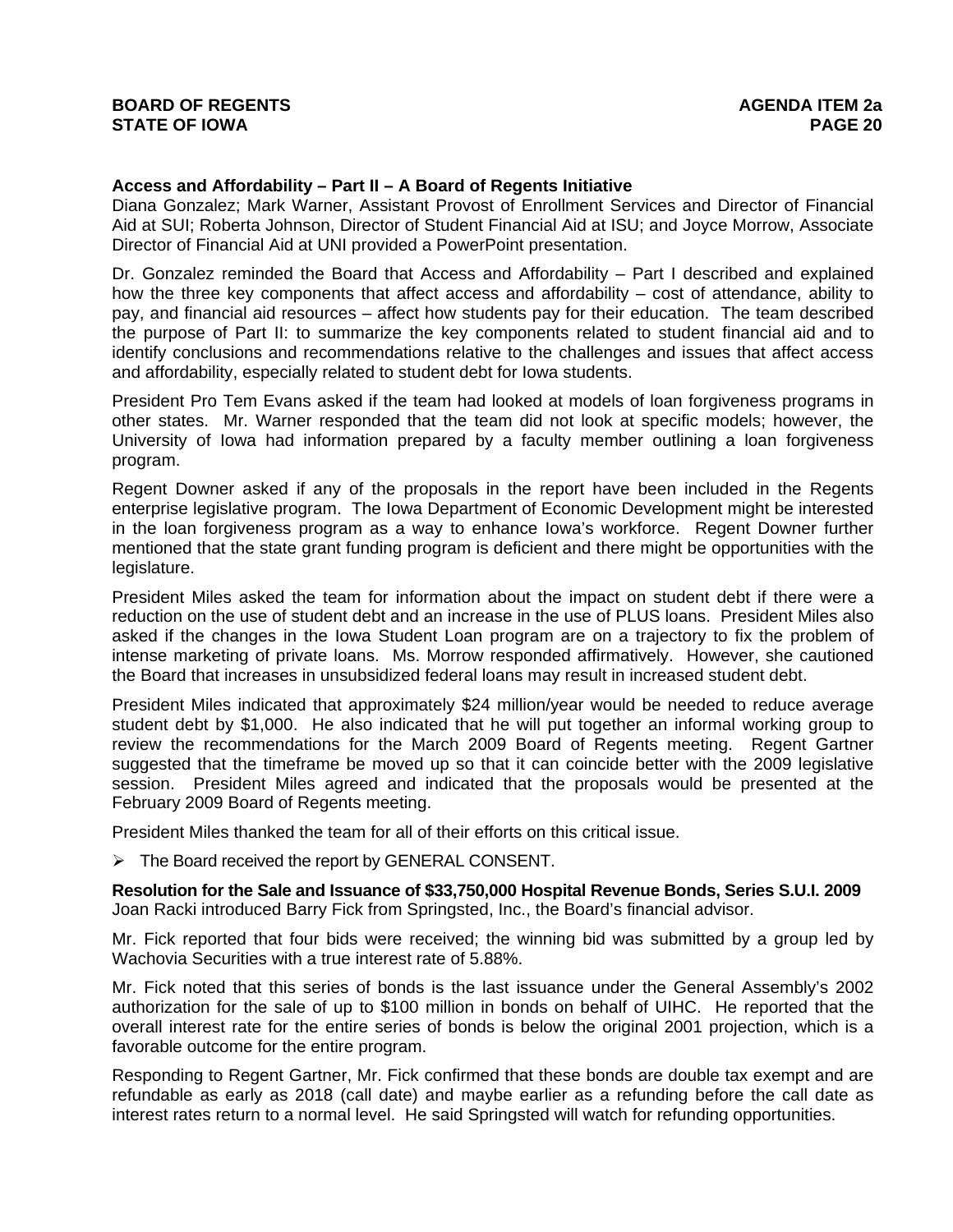# **BOARD OF REGENTS** AGENERAL BOARD OF REGENTS **STATE OF IOWA** PAGE 21

In response to Regent Vasquez, Mr. Fick reported that there was strong interest in the bonds even though the bids were not as favorable as we would have liked; the rates were favorable compared to other similarly-rated entities.

Regent Gartner asked if the full faith of the University or the State of Iowa stand behind revenue bonds like these. Mr. Fick replied no.

¾ MOVED by EVANS, SECONDED by DOWNER, to approve A Resolution providing for the sale and authorizing and providing for the issuance and securing the payment of \$33,750,000 Hospital Revenue Bonds, Series S.U.I. 2009, for the purpose of constructing, improving, remodeling, repairing, furnishing, and equipping inpatient and outpatient facilities and patient care facilities, and mechanical and other supporting facilities at the University of Iowa Hospitals and Clinics including, without limitation, the Ambulatory Surgery Center expansion and the Emergency Treatment Center expansion, on the campus of the State University of Iowa, funding a debt service reserve fund and paying the costs of issuing said Bonds.

| Regent | `omnholl | Jowner | Evanc | Gartner | Harkır I | าทc∩n | ∟and | ∕lıles |  |
|--------|----------|--------|-------|---------|----------|-------|------|--------|--|
| Ave    |          |        |       |         |          |       |      |        |  |
|        |          |        |       |         |          |       |      |        |  |

MOTION APPROVED by ROLL CALL.

### **Register of University of Iowa Capital Improvement Business Transactions**

Vice President True provided an overview of the proposed capital improvements for the Old Music Building, Daum Hall, and the Cretzmeyer Track and Field Complex.

President Miles inquired if it made sense to reinvest in the Cretzmeyer Track and Field Complex due to the flooding which had occurred. Vice President True responded yes, as the complex is widely used for recreation and the University expects to receive a partial reimbursement of the costs from FEMA.

¾ MOVED by GARTNER, SECONDED by LANG, to approve the schematic design and project description and budget for the **Old Music Building – Renovate Facility** project (\$6,400,000), and the project description and budget for the **Daum Hall – Restroom Renovation – Phase 1** project (\$1,992,232), and to ratify the revised project budget for the **Cretzmeyer Track and Field Complex Renovation** project (\$2,400,464).

| Regent | Campbell | Downer | Evans | Gartner | Harkin | Johnson | Lang | <b>Miles</b> | Vasquez |
|--------|----------|--------|-------|---------|--------|---------|------|--------------|---------|
| Aye    |          |        |       |         |        |         |      |              |         |
| Nay    |          |        |       |         |        |         |      |              |         |
| Absent |          |        |       |         |        |         |      |              |         |

MOTION APPROVED by ROLL CALL.

## **Proposed Lease of University Athletic Club Property**

Vice President True provided an overview of the property to be purchased by the Facilities Corporation and proposed to be leased to the University.

Regent Gartner asked why the current owners want to sell the property, and if the facility and the land on which it is located have been appraised. Vice President True responded that the property was appraised and went through the same tests as if the University was directly buying it.

Regent Gartner then asked if the University would continue to operate the facility as a club. Vice President True responded that the University has an obligation to offer the same services to current members through next August; at that point, a determination, based on the needs of the University, would be made.

Regent Downer noted the property would have substantial value to a private developer as it is the only commercially zoned property in the City of University Heights.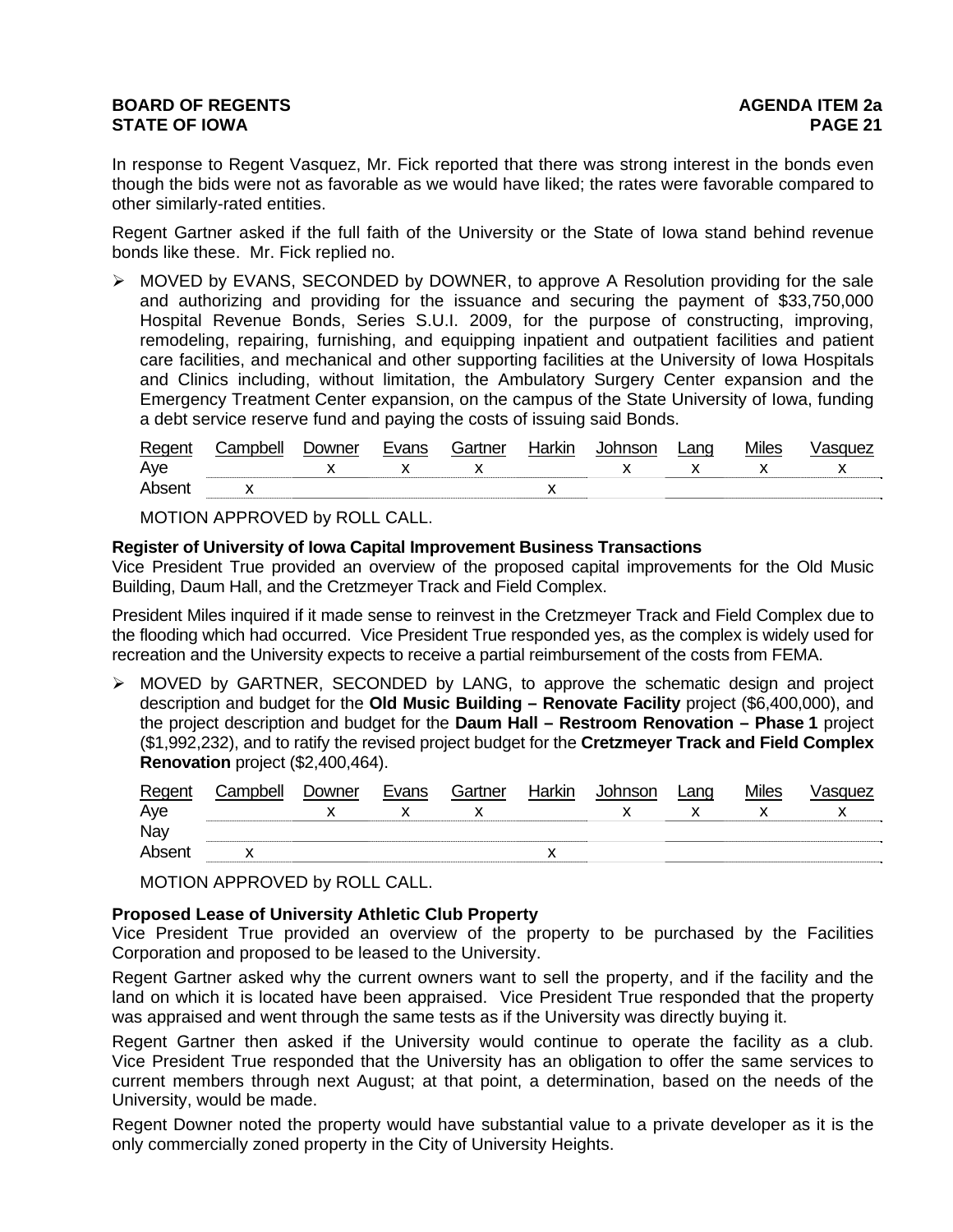Regent Lang asked when the appraisals were completed and if the facility was profitable for the current owners. Vice President True responded that the appraisals were completed in the fall and the Club was profitable.

Regent Lang asked if the University would consider buying the church property next to the Athletic Club. Vice President True responded that there currently is a pending sale for the church property.

 $\triangleright$  MOVED by EVANS, SECONDED by GARTNER, to authorize, for the benefit of the University of Iowa, a lease with the University of Iowa Facilities Corporation for property located at 1360 Melrose Avenue in University Heights, Iowa, to be acquired by the University of Iowa Facilities Corporation.

| Regent       | Campbell | Downer | Evans | Gartner | Harkin | Johnson | _ano | <b>Miles</b> | /asquez |
|--------------|----------|--------|-------|---------|--------|---------|------|--------------|---------|
| Aye          |          |        |       |         |        |         |      |              |         |
| Nay          |          |        |       |         |        |         |      |              |         |
| <b>Absen</b> |          |        |       |         |        |         |      |              |         |

MOTION APPROVED by ROLL CALL.

### **Proposed Acceptance of Land Gift for Iowa State University**

Vice President Madden provided an overview of the proposed land gift to be used by the University's English Department for its Creative Writing and Environment Program and other academic programs.

 $\triangleright$  MOVED by LANG, SECONDED by DOWNER, to authorize the acceptance, for the benefit of Iowa State University, of approximately 76 acres of land located in Boone County, Iowa, from Everett Casey, subject to approval of the final documents by the Board Office and Attorney General's Office.

| Regent | Campbell | Downer | Evans | Gartner | Harkin | Johnson | Land | <b>Miles</b> | /asquez |
|--------|----------|--------|-------|---------|--------|---------|------|--------------|---------|
| Aye    |          |        |       |         |        |         |      |              |         |
| Nay    |          |        |       |         |        |         |      |              |         |
| Absent |          |        |       |         |        |         |      |              |         |

MOTION APPROVED by ROLL CALL.

## **Board of Regents Communications Plan – Phase 1**

¾ MOVED by EVANS, SECONDED by JOHNSON, to:

- Approve the establishment of the Board of Regents Interinstitutional Communication Committee comprised of communication directors from the five Regent institutions, the Board's State Relations Officers, and representatives of the Board Office, as listed in Agenda Item 19;
- Adopt Phase 1 of the Board of Regents Communication Plan as outlined in Agenda Item 19 for immediate implementation; and
- Direct the Communication Committee to undertake periodic reviews and updates of the Communication Plan, at a minimum of once annually, for presentation to the Board, with the first series of updates based on the new Board Strategic Plan, which will result in Phase 2 of the Communication Plan.

| Regent | Campbell | Downer | Evans | Gartner | Harkin | Johnson | Lang | <b>Miles</b> | /asquez |
|--------|----------|--------|-------|---------|--------|---------|------|--------------|---------|
| Aye    |          |        |       |         |        |         |      |              |         |
| Nay    |          |        |       |         |        |         |      |              |         |
| Absent |          |        |       |         |        |         |      |              |         |
|        |          |        |       |         |        |         |      |              |         |

MOTION APPROVED by ROLL CALL.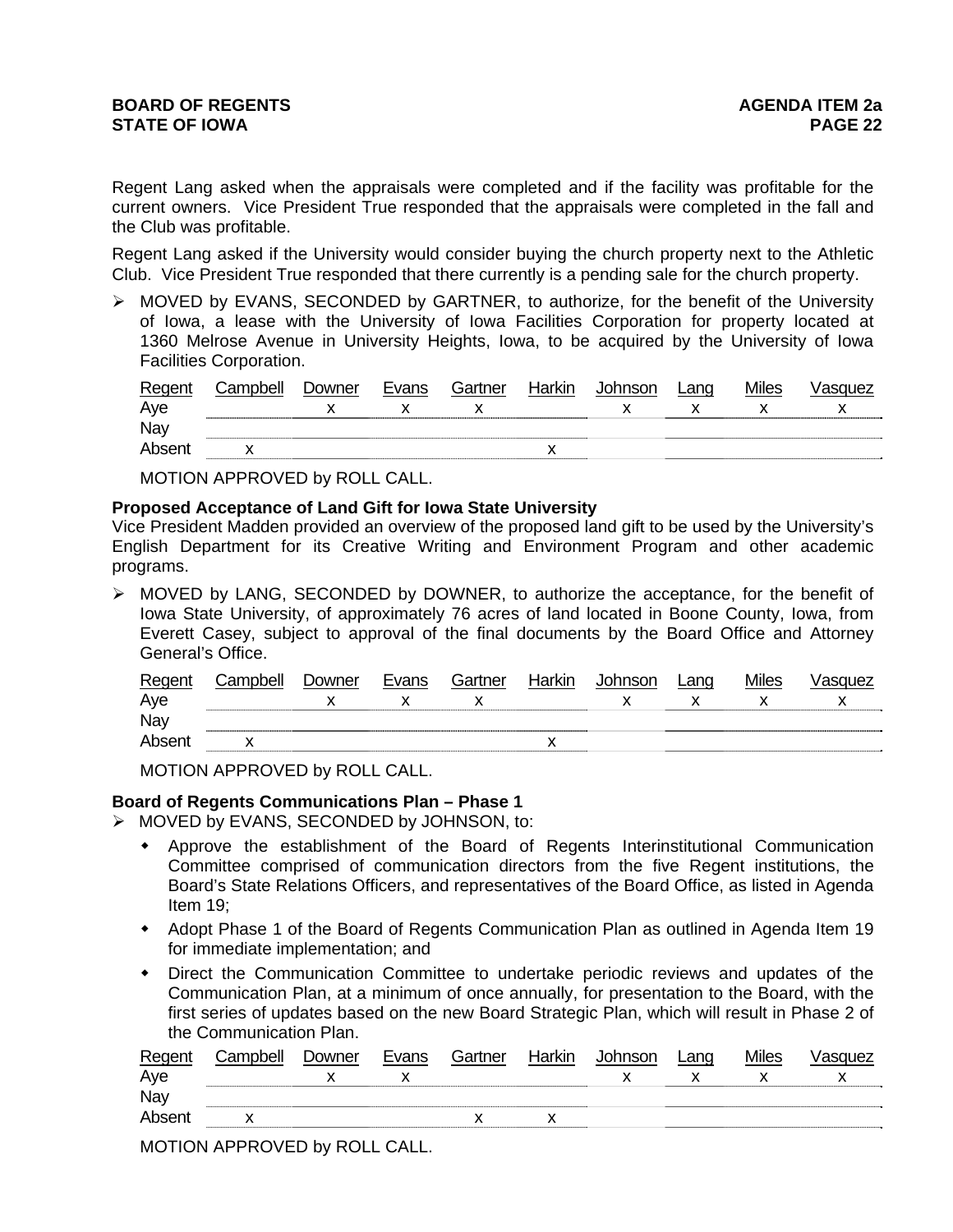### **Private College Grow Iowa Values Fund (GIVF) Projects**

Andy Baumert presented a proposal for allocation of \$160,000 of Grow Iowa Values Fund funding to two projects submitted by Drake University and Luther College.

 $\triangleright$  MOVED by DOWNER, SECONDED by EVANS, to approve \$60,000 for a proposal submitted by Drake University and \$100,000 for a proposal submitted by Luther College.

| Regent | Campbell | Downer | Evans | Gartner | Harkin | Johnson | Land | <b>Miles</b> | √asɑuez |
|--------|----------|--------|-------|---------|--------|---------|------|--------------|---------|
| Aye    |          |        |       |         |        |         |      |              |         |
| Nay    |          |        |       |         |        |         |      |              |         |
| Absent |          |        |       |         |        |         |      |              |         |
|        |          |        |       |         |        |         |      |              |         |

MOTION APPROVED by ROLL CALL.

**Mathematics and Sciences Collaborative Study of Women and Minorities in STEM Programs** 

Diana Gonzalez introduced Dr. Jeff Weld, Director of the Iowa Mathematics and Science Education Partnership (IMSEP), who provided the leadership for conducting the collaborative study directed by HF 2679. Dr. Weld reviewed the recommendations included in the report.

President Miles asked President Geoffroy why the number of degrees awarded to women at ISU has declined every year since 2003. President Geoffroy responded that the decreases parallel the enrollment cycle. He suggested that the percentage of graduates who are women or minorities would be a better metric. Dr. Weld responded that the proportion of minority graduates is consistent with the representation of minorities in the population; however, the proportion of women graduates is not consistent with the representation of women in the enrollment.

Regent Downer indicated that the reference to Iowa Regent universities should be changed to Iowa public universities. Dr. Weld indicated that he would make the change.

- $\triangleright$  MOVED by DOWNER, SECONDED by LANG, to:
	- Approve the report; and
	- Direct the Board Office to submit the final report to the General Assembly by January 15, 2009.

| Regent | Campbell | Downer | Evans | Gartner | Harkin | Johnson | Lang | <b>Miles</b> | Vasquez |
|--------|----------|--------|-------|---------|--------|---------|------|--------------|---------|
| Aye    |          |        |       |         |        |         |      |              |         |
| Nay    |          |        |       |         |        |         |      |              |         |
| Absent |          |        |       |         |        |         |      |              |         |

MOTION APPROVED by ROLL CALL.

## **Update on Investigation of Expanding Price Laboratory School as a Research, Development, Demonstration, and Dissemination School**

President Ben Allen provided an update on the response to SF 2307 which directed him and Department of Education Director Judy Jeffrey to establish a finance and funding committee and an implementation committee to develop detailed plans for expansion of the Price Laboratory School at the University of Northern Iowa as the State of Iowa research, development, demonstration, and dissemination (RDDD) school and to submit a report to the General Assembly by January 15, 2009.

The final report has not been prepared because the two committees have not completed their work. President Allen indicated that the Finance Committee needs to identify a funding stream which might include a per pupil allocation. The Committee might also propose the use of a School Infrastructure Local Option (SILO) tax for the school infrastructure. Regent Lang indicated that the use of a SILO tax for the RDDD School would require a code change. He suggested looking at other funding streams without a SILO tax.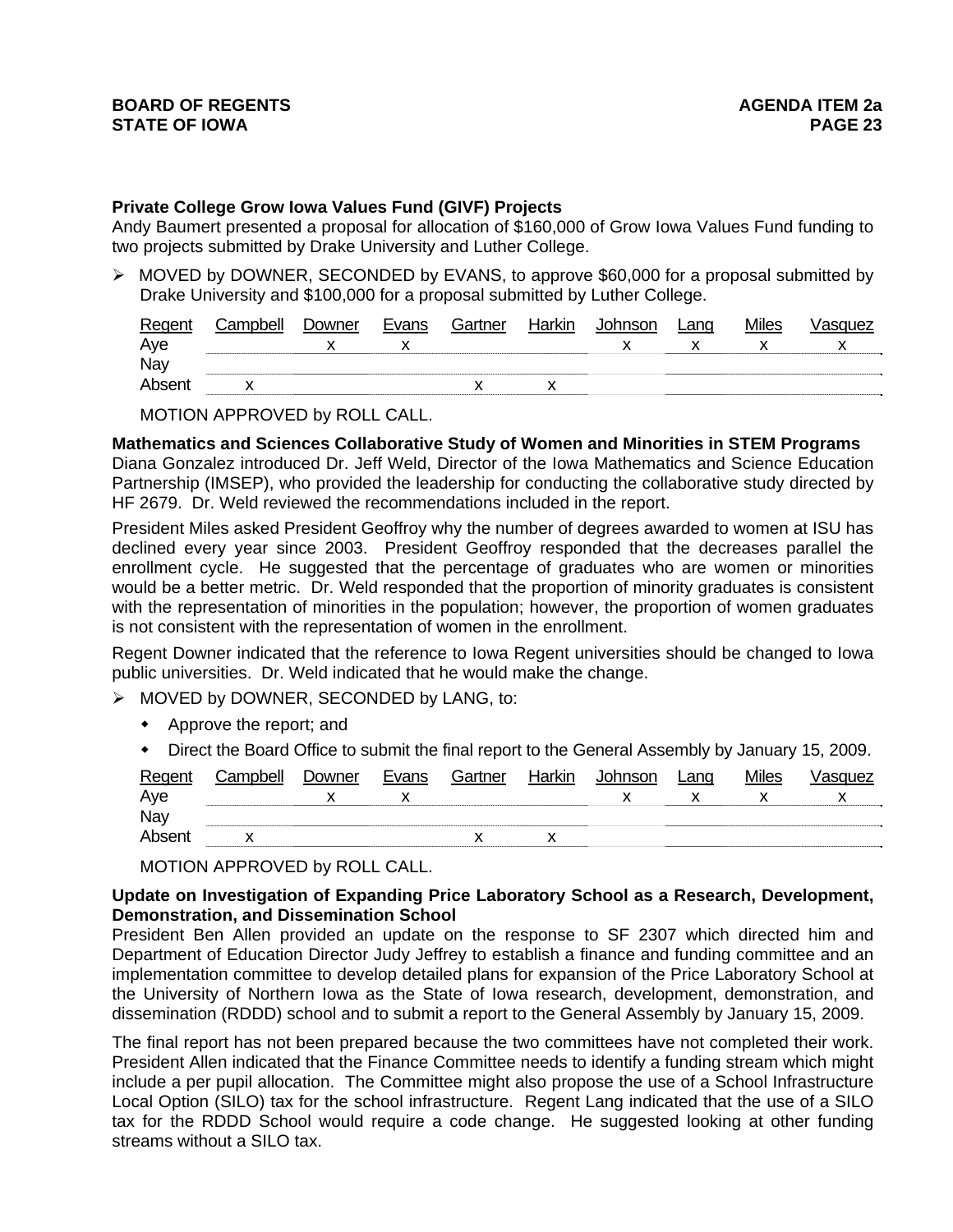President Miles asked how the governance structure would relate to the Board of Regents. President Allen responded that the governance of the School would remain essentially the same as it is with the Price Laboratory School – the Principal reports to the Dean of the College of Education, who reports to the Provost, who reports to the President, who reports to the Board of Regents.

Regent Lang asked President Miles if that would be an appropriate structure. President Miles responded affirmatively.

- ¾ MOVED by EVANS, SECONDED by LANG, to:
	- Receive the update;
	- Delegate authority to President Miles to approve the final report, and
	- Direct the Board Office to submit the final report to the General Assembly by January 15, 2009.

| Regent | Campbell | Downer | Evans | Gartner | Harkin | Johnson | Lang | <b>Miles</b> | √asɑuez |
|--------|----------|--------|-------|---------|--------|---------|------|--------------|---------|
| Aye    |          |        |       |         |        |         |      |              |         |
| Nay    |          |        |       |         |        |         |      |              |         |
| Absent |          |        |       |         |        |         |      |              |         |
|        |          |        |       |         |        |         |      |              |         |

MOTION APPROVED by ROLL CALL.

### **Liaison Advisory Committee on Transfer Students Report**

Diana Gonzalez introduced Laura Doering, Associate Registrar and Director of Transfer Relations at Iowa State University. Ms. Doering serves as the chair of the Liaison Advisory Committee on Transfer Students during 2008-09. Ms. Doering explained that the report resulted from legislation in 2008, HF 2609, which directed the Department of Education to convene a liaison advisory committee on transfer students to study articulation and transferability issues, measures, and agreements. The advisory committee must submit a progress report to the General Assembly by January 15, 2009. The report includes a history of articulation between the Iowa community colleges and public universities, the number of statewide and institution-to-institution agreements in place currently, and the advisory committee's recommendations. Ms. Doering explained that there are eight statewide agreements and 1,016 individual agreements. There are more than 7,000 transfer students each year from the Iowa community colleges to the public universities. President Miles thanked the advisory committee for its efforts on articulation and transfer.

¾ MOVED by VASQUEZ, SECONDED by DOWNER to receive the report.

| Regent<br>Aye | Campbell | Downer | Evans | Gartner | Harkin | Johnson | Lang | <b>Miles</b> | Vasquez |
|---------------|----------|--------|-------|---------|--------|---------|------|--------------|---------|
| Nay           |          |        |       |         |        |         |      |              |         |
| Absent        |          |        |       |         |        |         |      |              |         |
|               |          |        |       |         |        |         |      |              |         |

MOTION APPROVED by ROLL CALL.

## **Campus Sustainability – Part I – A Board of Regents Initiative**

Patrice Sayre updated the Board on the Regents sustainability initiative and the Presidents and Superintendents updated the Board on their individual institutional efforts.

President Miles said all of the institutions are doing exciting work in terms of sustainability, and it is something that will be on the agenda for years to come.

In response to Regent Lang's question, President Miles clarified that a presentation on interinstitutional efforts will be presented to the Board in March. Regent Lang said that it is important to work together and not overlap efforts.

¾ The Board received the report by GENERAL CONSENT.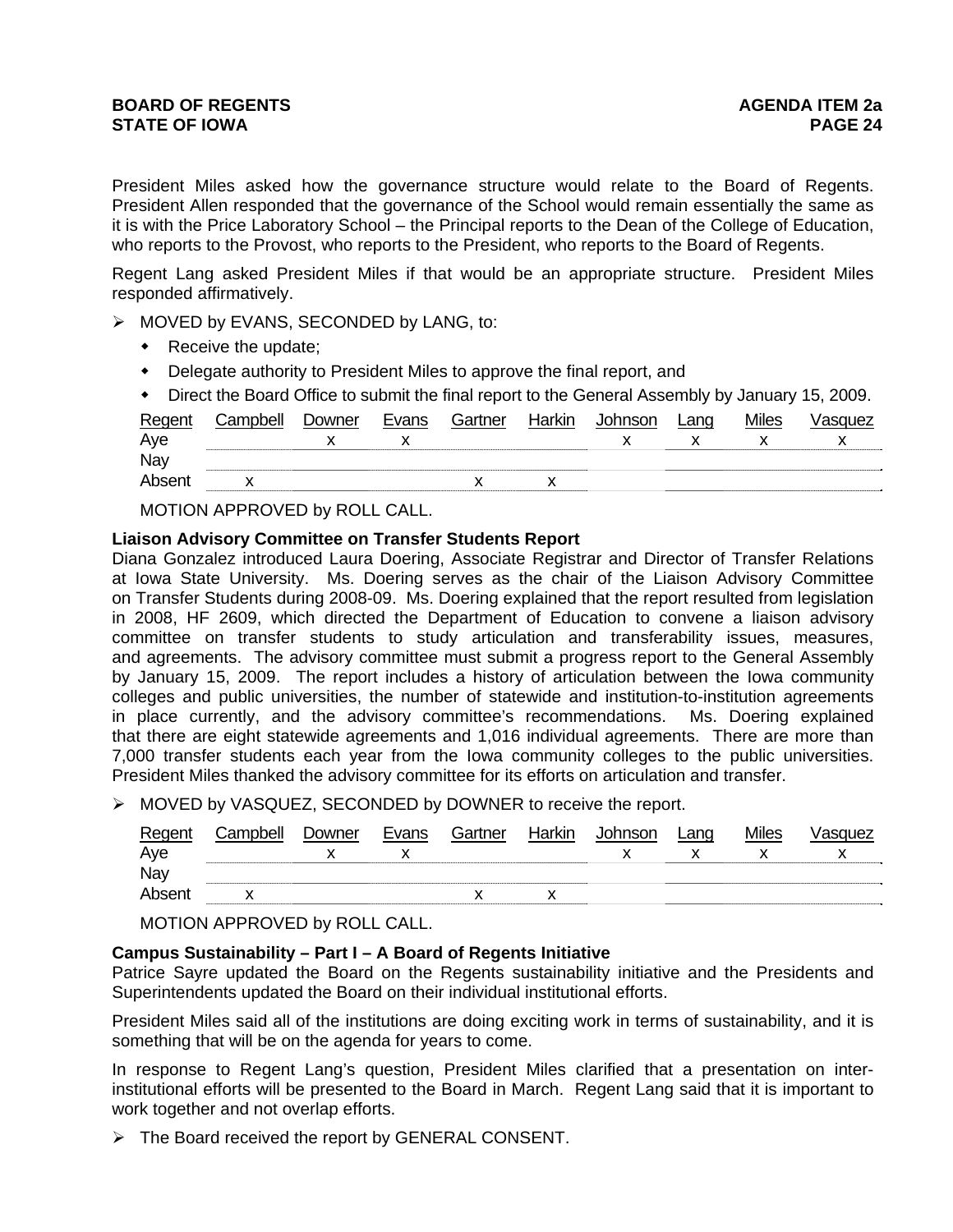# **BOARD OF REGENTS** AGENERAL BOARD OF REGENTS **STATE OF IOWA PAGE 25**

### **Comprehensive Human Resources Report**

Marcia Brunson explained that the Comprehensive Human Resources Report includes the following annual governance reports: Fringe Benefits, Sick and Annual Leave Usage, Regent Merit System, Retirement, Faculty Resignations, Salary Report, Faculty Salary Comparisons and Employee Award Programs. The Faculty Resignations report was prepared by Diana Gonzalez.

President Pro Tem Evans asked why the cost of fringe benefits as a percent of salary was so much higher at the special schools. Marcia Brunson stated there were a couple of reasons: (1) the overall salaries are lower than those at the universities; and (2) the schools participate in the state health plans, which are more costly plans.

¾ The Board received the report by GENERAL CONSENT.

### **Annual Diversity Report**

Marcia Brunson stated the annual diversity report was required by state statute, and upon approval by the Board, it would be submitted to the Iowa General Assembly.

President Pro Tem Evans asked for the reasons for the increase in costs at the University of Iowa and the University of Northern Iowa.

Marcia Brunson stated that the increase at the University of Iowa was due to reorganization when other areas were brought into the department. She asked Leah Gutknecht to respond for the reasons at UNI. Leah Gutknecht, Assistant to the President, Compliance and Equity Management, University of Northern Iowa, stated the budget for the department fluctuated from year to year due to investigations being outsourced during the year.

¾ MOVED by EVANS, SECONDED by JOHNSON, to:

- Receive the annual reports on Affirmative Action, the Minority and Women Educators Enhancement Program and the Affirmative Action Cost Report; and
- Approve the submission of these reports in accordance with Iowa Code §19B.5 and §262.93 to the Iowa General Assembly.

| Regent | Campbell | Downer | Evans | Gartner | Harkin | Johnson | Lang | <b>Miles</b> | √asquez |
|--------|----------|--------|-------|---------|--------|---------|------|--------------|---------|
| Aye    |          |        |       |         |        |         |      |              |         |
| Nay    |          |        |       |         |        |         |      |              |         |
| Absent |          |        |       |         |        |         |      |              |         |
|        |          |        |       |         |        |         |      |              |         |

MOTION APPROVED by ROLL CALL.

## **2007-08 Distance Education Report**

Diana Gonzalez explained that the distance education report is an annual governance report which summarizes the breadth of distance education activities provided by the universities. ISU Associate Provost Dave Holger indicated that the report provides a very good summary of distance education activities and described highlights of ISU's distance education activities. He indicated that a significant reorganization was made last year which now provides the same administrative structure for all credit courses, whether on-campus or off-campus. Non-credit courses still maintain a close connection to Extension and outreach. Furthermore, ISU has engaged in a number of collaborative efforts, including offering design courses in northwest Iowa, and participating in the Big 12 Nuclear Engineering Program Consortium. UNI Associate Director of Continuing Education Kent Johnson indicated that UNI provides distance education opportunities in 78 counties and 150 cities in Iowa. UNI has new programs in special education and early childhood education. SUI Dean of Continuing Education Chet Rzonca indicated that the university has spent more time monitoring the quality of distance education offerings and has increased marketing efforts. SUI uses a blended technology approach and has a mix of on- and off-campus students participating in distance education courses. SUI's unique program area is the health colleges.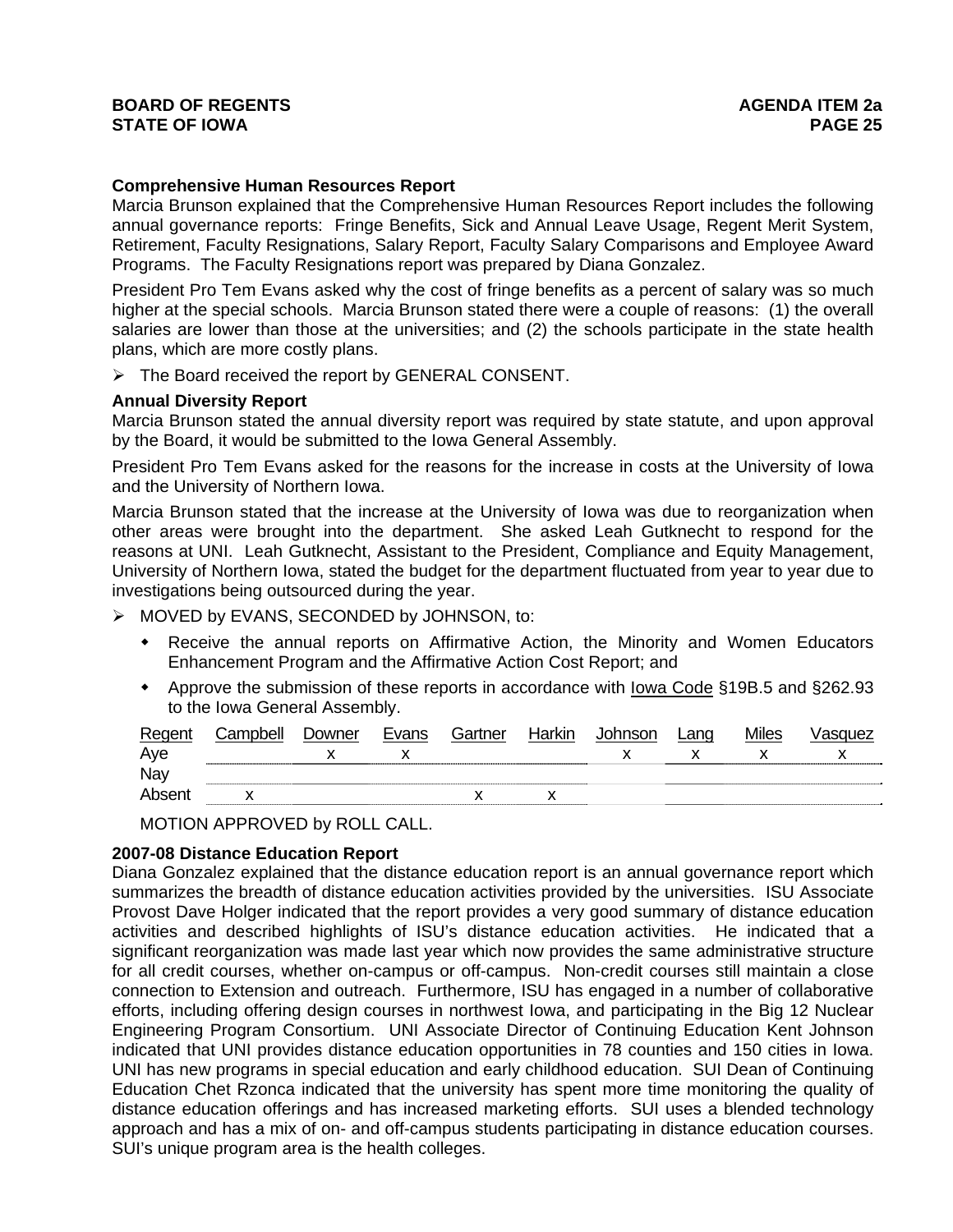President Pro Tem Evans said that he found the report fascinating and that he was not aware of the extensiveness of the distance education offerings. He encouraged the media to look closely at the report. He asked what was included in the personal awareness offerings. Dr. Holger responded that these are non-credit courses in the area of personal development. President Pro Tem Evans asked how the DVM/MPH degree would be used. Regent Lang replied that public health has a very important connection to agricultural issues. President Mason indicated that there is a strong relationship between public health and veterinary medicine. Dr. Holger indicated that diseases of animals can be related to human health issues. Regent Lang indicated that he also found the report fascinating and asked if distance education courses could be taken at any hour of the day. Dr. Rzonca replied that many courses are asynchronous and can be taken at any hour of the day. Regent Lang asked where distance education students would be tested. Dr. Holger replied that a student would either need to go to a specified location to be tested or be tested by a certified individual. Regent Lang indicated that the extensiveness of the distance education offerings leverages the value of the universities. He asked the universities if there have been discussions with telecommunication companies to customize the delivery of distance education offerings because telecommunication companies have more than 1000 miles of fiber. Dr. Holger replied that there is an ongoing review of new technologies.

President Miles asked why there has been a shift in the use of ICN. Dr. Rzonca replied that the web allows students to use computers at a convenient location rather than having to attend a class at a specified ICN location. He indicated that the web is better when using spreadsheets. Dr. Holger replied that the use of technologies is in response to the needs of the audience. Dr. Johnson replied that UNI uses the ICN in response to learner needs. Many of the distance education courses offered by UNI are geared to pubic school personnel; all public schools have ICN classrooms. He indicated that UNI also uses blended technologies.

President Miles indicated that Iowa is facing a number of challenges, including increasing the percentage of the population with baccalaureate degrees; improving the affordability of obtaining a degree; and responding to the needs of place-bound students. He asked about the potential to expand the Bachelor of Liberal Studies and the Bachelor of Applied Studies programs. Dr. Rzonca replied that the BAS is geared to part-time, older students and that it is likely to grow. Dr. Gonzalez indicated that the BAS program resulted from discussions between Iowa community colleges and the public universities about the need to offer a four-year completion program for graduates of associate of applied science programs in the community colleges. She indicated that the BAS program, which was developed by the University of Iowa, has no residence requirement. Dr. Holger indicated that the graduate certificate and graduate program will also experience growth. Regent Downer indicated that there is a need to communicate ideas regarding distance education that can be addressed in the new strategic plan being developed by the Board of Regents.

President Miles thanked the team for the report and for the work in distance education.

¾ The Board received the report by GENERAL CONSENT.